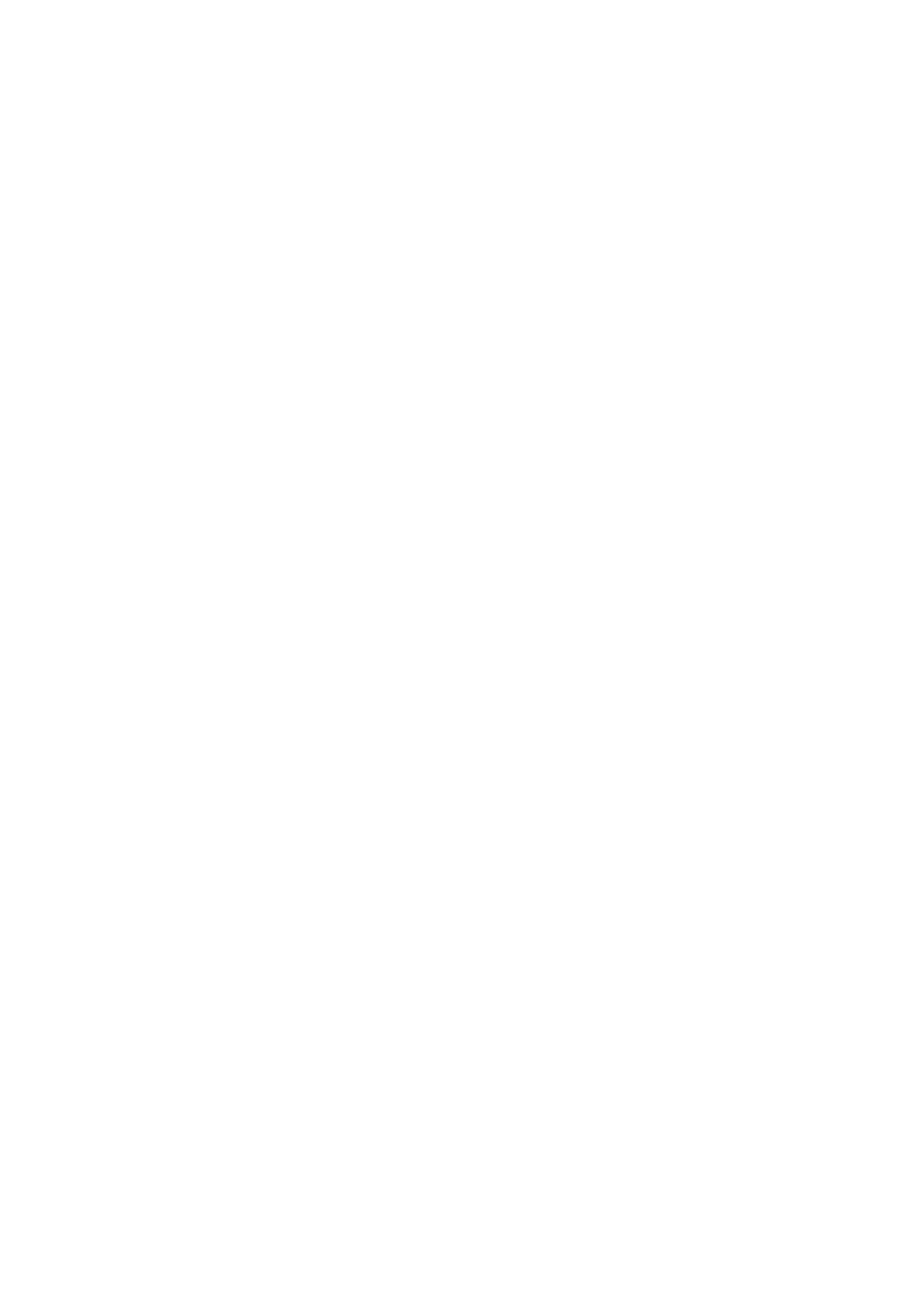### **The Independent Expert Panel**

The Independent Expert Panel was established by the House of Commons on 23 June 2020. The Panel hears any appeals from decisions by the Parliamentary Commissioner for Standards in complaints against a MP or former MP under the Independent Complaints and Grievance Scheme (ICGS); and considers referrals from the Commissioner to determine sanctions in such cases. These are cases involving an allegation of a breach of the Bullying and Harassment Policy for UK Parliament, or the Sexual Misconduct Policy for UK Parliament.

#### **Current membership**

Mrs Lisa Ball Monica Daley Mrs Johanna Higgins Sir Stephen Irwin (Chair) Professor Clare McGlynn Miss Dale Simon Sir Peter Thornton Dr Matthew Vickers

#### **Powers**

The Panel's powers are set out in House of Commons Standing Orders Nos 150A to150D. These are available on the internet via [www.parliament.uk.](http://www.parliament.uk/)

#### **Publication**

© Parliamentary Copyright House of Commons 2022. This publication may be reproduced under the terms of the Open Parliament Licence, which is published at [www.parliament.uk/site-information/copyright-parliament/.](http://www.parliament.uk/site-information/copyright-parliament/) Independent Expert Panel reports are published on the Panel's website at [www.parliament.uk/mps-lords-and](http://www.parliament.uk/mps-lords-and-offices/standards-and-financial-interests/independent-expert-panel/)[offices/standards-and-financial-interests/independent-expert-panel/](http://www.parliament.uk/mps-lords-and-offices/standards-and-financial-interests/independent-expert-panel/) and in print by order of the House. Accessible versions are available on request.

#### **Panel staff**

The Secretary to the Panel is Ian Bradshaw.

#### **Contact**

All correspondence should be addressed to the Secretary to the Panel. The Panel's email address is [independentexpertpanel@parliament.uk.](mailto:independentexpertpanel@parliament.uk)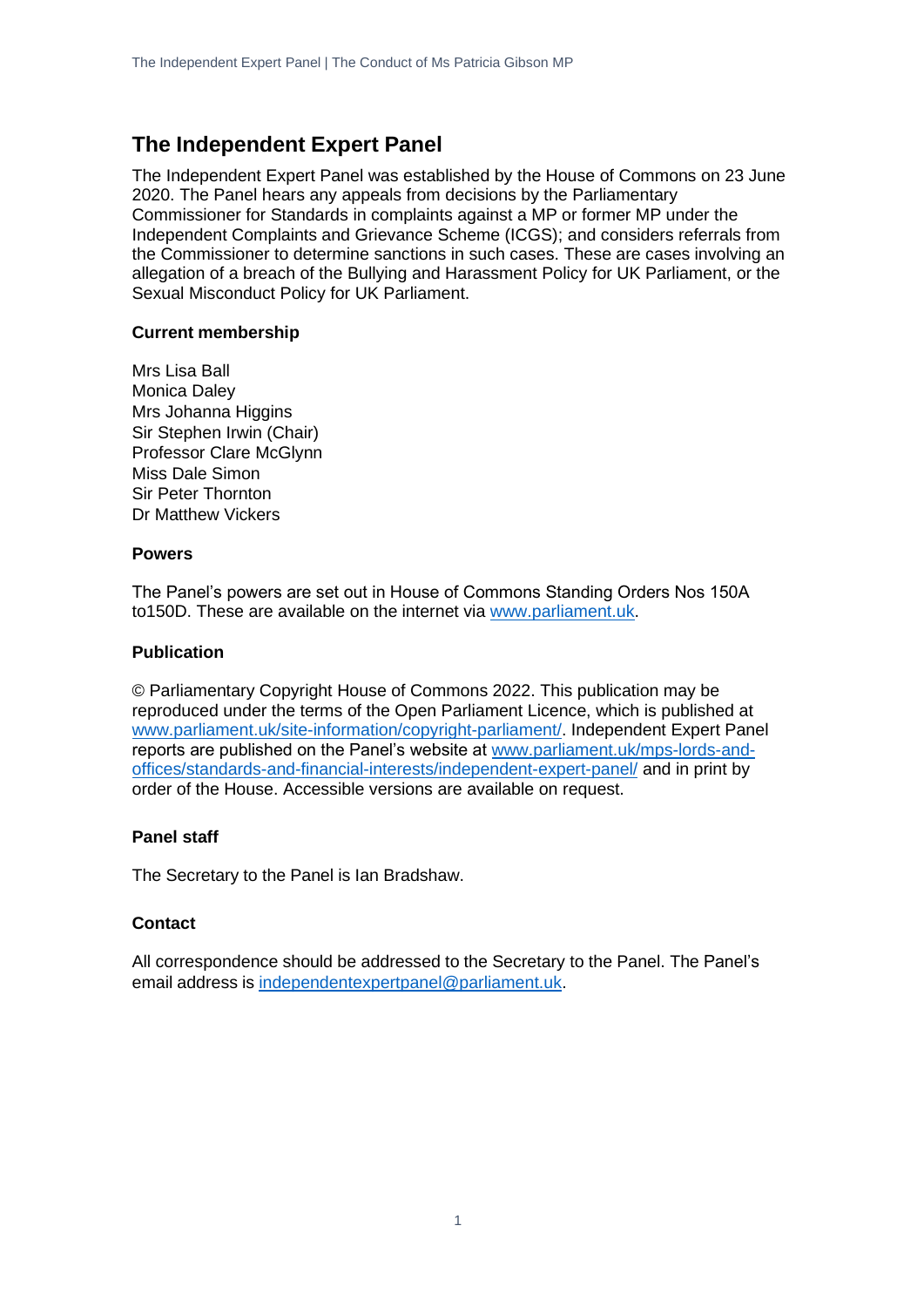## **Contents**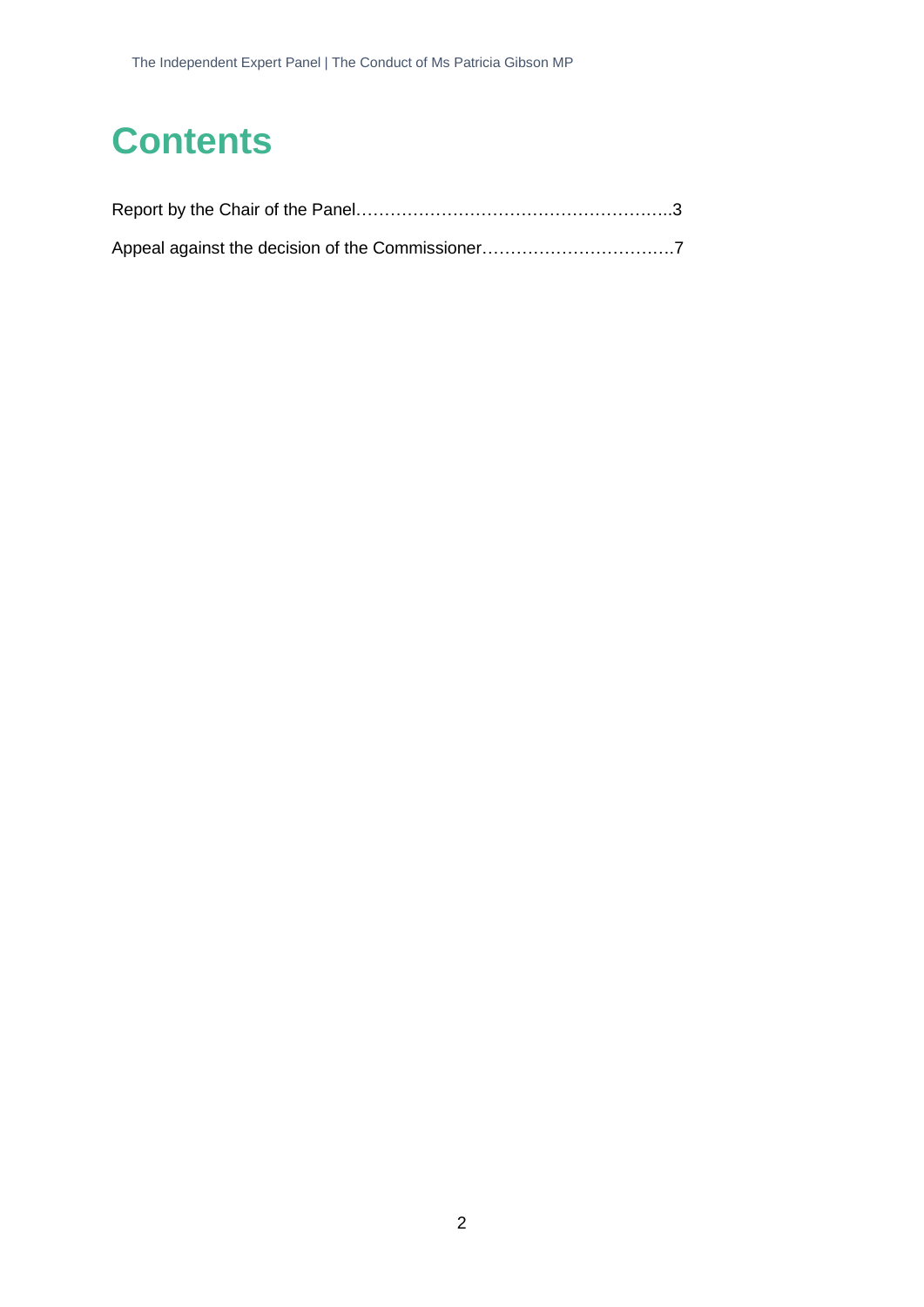### **Report by the Chair of the Panel**

- 1.1 The Independent Expert Panel (the Panel) was established by the House of Commons on 23 June 2020. The Panel hears any appeals from decisions by the Parliamentary Commissioner for Standards (the Commissioner) on complaints against a MP, or former MP, under the Independent Complaints and Grievance Scheme (ICGS); and considers referrals from the Commissioner to determine sanctions where she has upheld a complaint in serious cases. These are cases involving an allegation of a breach of the Bullying and Harassment Policy for UK Parliament, or the Sexual Misconduct Policy for UK Parliament. 1
- 1.2 The Panel is guided by the principles of natural justice, fairness for all parties, transparency and proportionality. We understand the seriousness of, and the harm caused by, bullying, harassment and sexual misconduct. We are rigorously independent, impartial and objective, acting without any political input or influence.
- 1.3 This is a report of the decision of the Panel on an appeal following a referral by the Commissioner of a complaint under the Sexual Misconduct Policy that she had upheld against the respondent, Patricia Gibson, the Member for North Ayrshire and Arran.
- 1.4 The complainant, a member of party group staff in Westminster, made two allegations under the Sexual Misconduct Policy. One was subsequently assessed under the Bullying and Harassment Policy with the agreement of the parties.
- 1.5 Following an investigation by an independent investigator, the Commissioner agreed with her recommendation that that a single allegation under the Sexual Misconduct Policy should be upheld. This was that Ms Gibson had subjected the complainant to unwelcome physical contact of a sexual nature in January 2020 in the Stranger's Bar in the Houses of Parliament when she was drunk, in the context of repeatedly propositioning him in the bar and subsequently. The Commissioner also agreed with the investigator's recommendation that the second allegation that had been assessed under the

<sup>1</sup> See, UK Parliament, [Independent Complaints and Grievance Scheme,](https://www.parliament.uk/about/independent-complaints-and-grievance-scheme/) for more detail on the ICGS and copies of the relevant policies.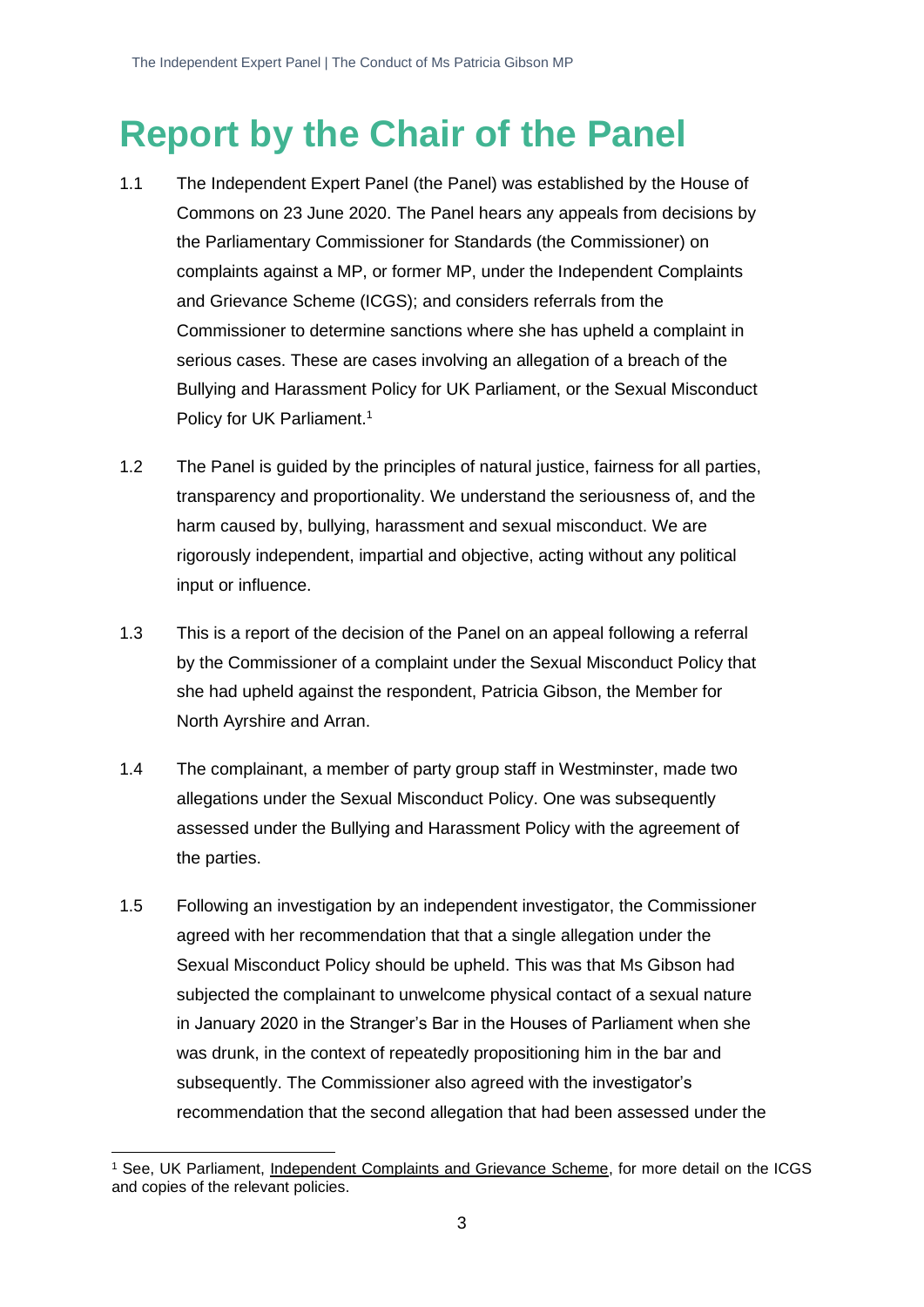Bullying and Harassment Policy should not be upheld.

- 1.6 The Commissioner referred the case to the Panel to determine sanction in a memorandum dated 28 March 2022. The respondent appealed the Commissioner's decision to uphold the complaint, and to refer it to the Panel, on 29 April 2022. The complainant did not appeal the decision not to uphold the second allegation.
- 1.7 I appointed the following sub-panel to consider the respondent's appeal and the Commissioner's referral:
	- Mrs Lisa Ball
	- Ms Monica Daley (chair)
	- Professor Clare McGlynn
- 1.8 For the reasons set out in its decision of 16 June 2022, section 2 of this report, the sub-panel upheld Ms Gibson's appeal, and set aside the Commissioner's decision to uphold the complaint. It did not therefore need to consider the referral to determine sanction.
- 1.9 The Panel has specified the grounds under which an appeal can be brought.<sup>2</sup> The sub-panel upheld the respondent's appeal on the ground that; "The investigation was materially flawed in a way that affected the decision of the Commissioner." The sub-panel agreed with the respondent that the investigation was materially flawed in three respects:
	- The investigator applied the wrong test in determining what constitutes conduct of a sexual nature in the Sexual Misconduct Policy. She failed to consider all the circumstances, including the complainant's perspective, to decide whether it was reasonable to conclude that the conduct was sexual in nature.
	- Procedural unfairness had arisen because of the substantial changes that the investigator made to the draft Formal Assessment Report after the Factual Accuracy Check. These followed representations from the respondent that the investigator had not made a factual finding in her

<sup>2</sup> Independent Expert Panel, *Appeals, referrals and sanctions: Guidance for the parties* version 2, October 2021, paragraph 21.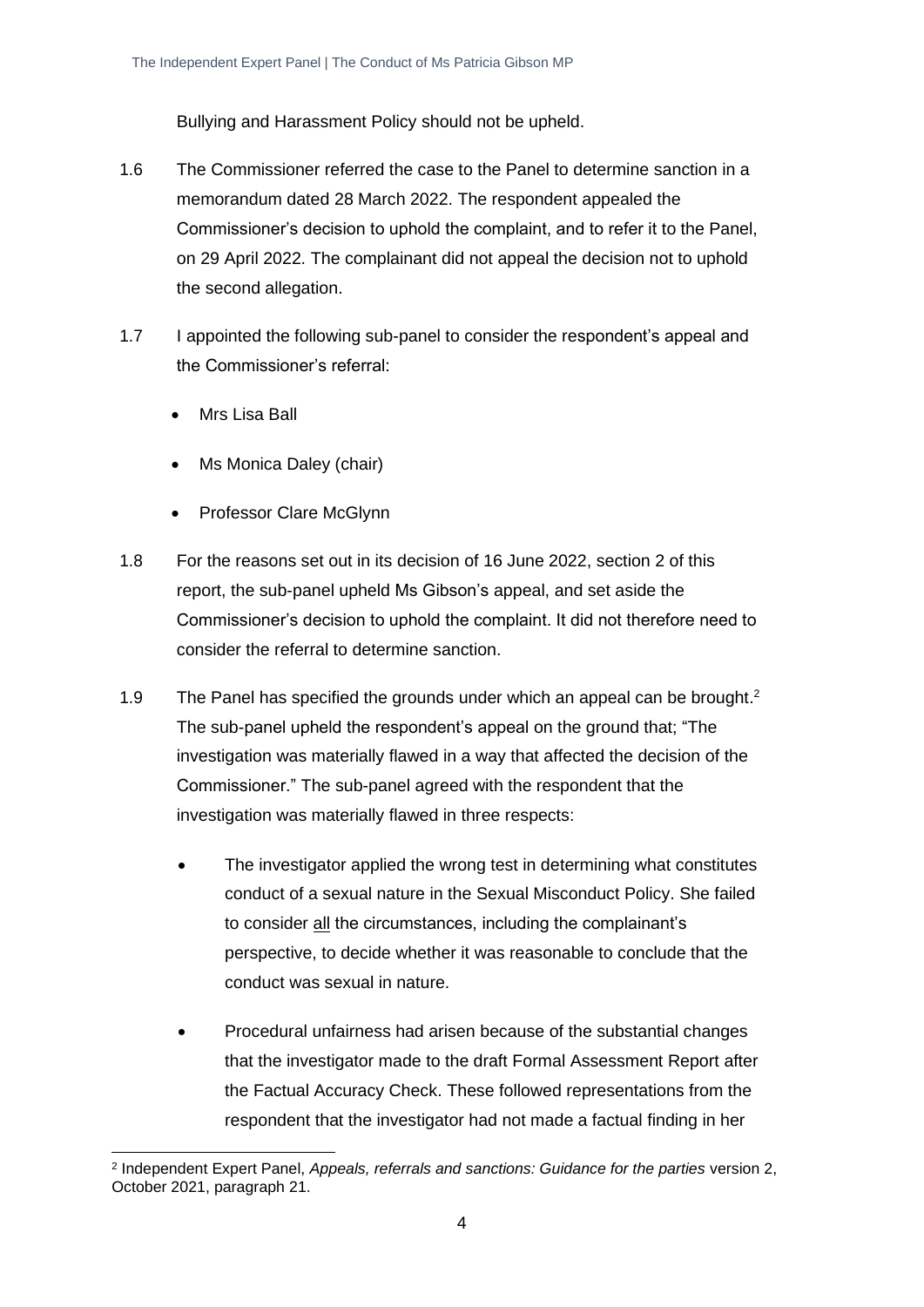draft report that the conduct complained of was conduct of a sexual nature. These changes exceeded what was permitted by the Sexual Misconduct Policy.

- The investigator's treatment of evidence of the respondent's personal circumstances and whether it might be relevant to whether the alleged behaviour was likely to have occurred or not was inconsistent and procedurally unfair.
- 1.10 The sub-panel concluded that in her memorandum to the Panel setting out her reasoning behind her decision to accept the investigator's recommendation to uphold the allegation, the Commissioner had not identified these material flaws with the investigation, or addressed them. They therefore concluded that the appeal should be upheld.
- 1.11 Neither the Commissioner nor the sub-panel found that the complaint was vexatious or made in bad faith.
- 1.12 In their decision the sub-panel stressed the importance of all the parties involved in an ICGS complaint, including complainants, fulfilling their commitments to maintaining confidentiality:

*The confidentiality of the ICGS process plays a vital role in enabling complainants to come forward, safe in the knowledge that their complaint will be investigated without attendant publicity and that they will be protected with anonymity. A breach of confidentiality also erodes the trust of all the parliamentary staff and MPs who are subject to the Behaviour Code, and the Independent Complaints and Grievance scheme. The subpanel consider that knowingly breaching confidentiality may hamper the ability of the investigator, the Commissioner, and the Independent Expert Panel to deal with cases. Breaches of confidentiality, therefore, risk the integrity of the ICGS scheme and its decision-making processes* […]

1.13 The Panel's policy is generally not to publish reports relating to appeals that have been upheld in favour of respondents, where the confidentiality of the process has been respected throughout. However, as the sub-panel sets out, there has been significant media reporting relating to this case, as well as substantial comment on social media. These have resulted in Ms Gibson receiving pronounced negative media attention; online abuse and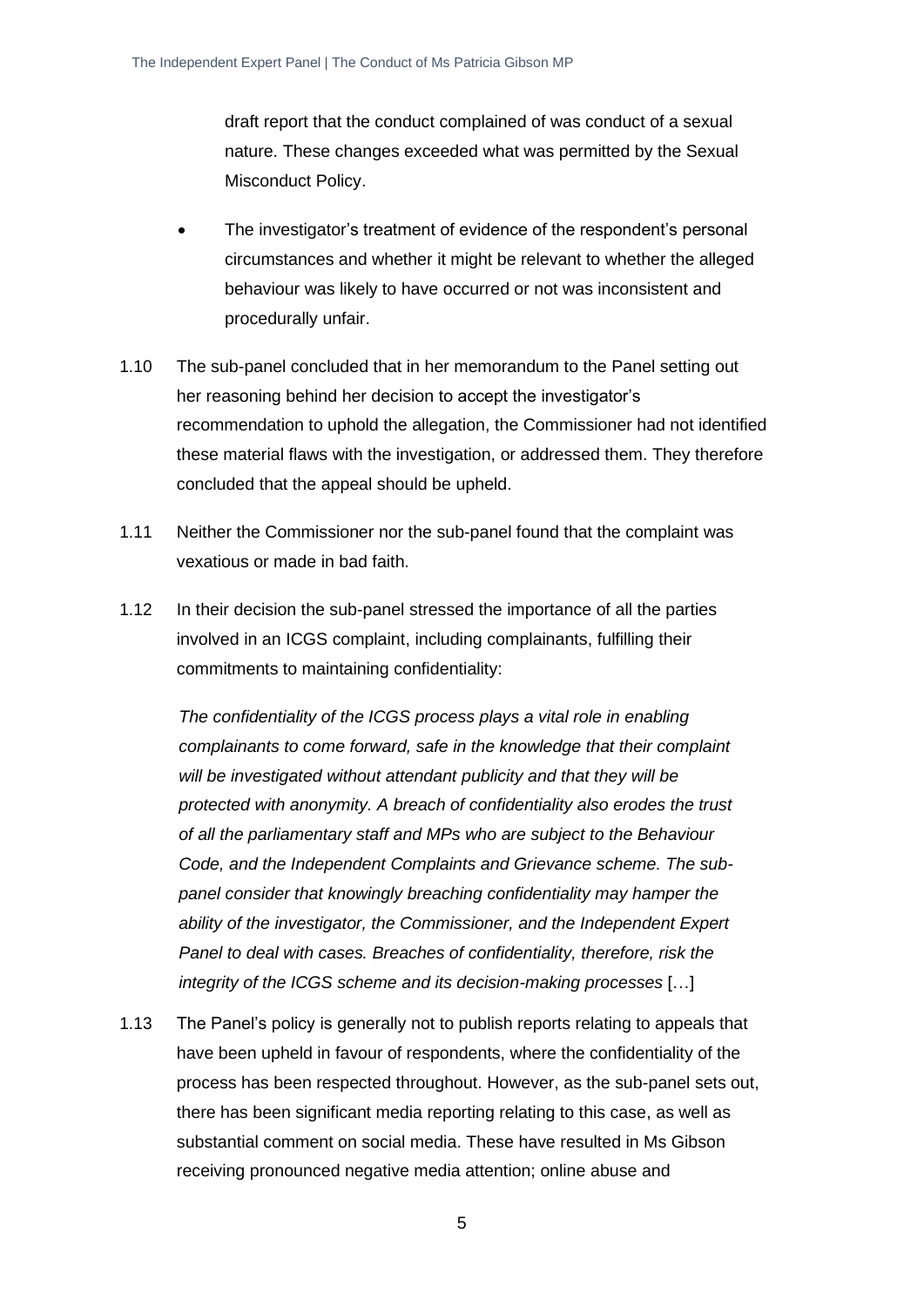harassment, including sexual threats; and physical damage to her constituency office. It is therefore appropriate that the decision that the complaint against her has not been upheld, and the reasons why, should be published.

1.14 I therefore make this report to the House pursuant to Standing Order 150A. All other information about this case, including the investigator's report, the Commissioner's memorandum, and the identity of the complainant and any witnesses, remains confidential. There must be no action to victimise or retaliate against the complainant, respondent, or any witness as a result of this complaint or report.

**Sir Stephen Irwin 23 June 2022**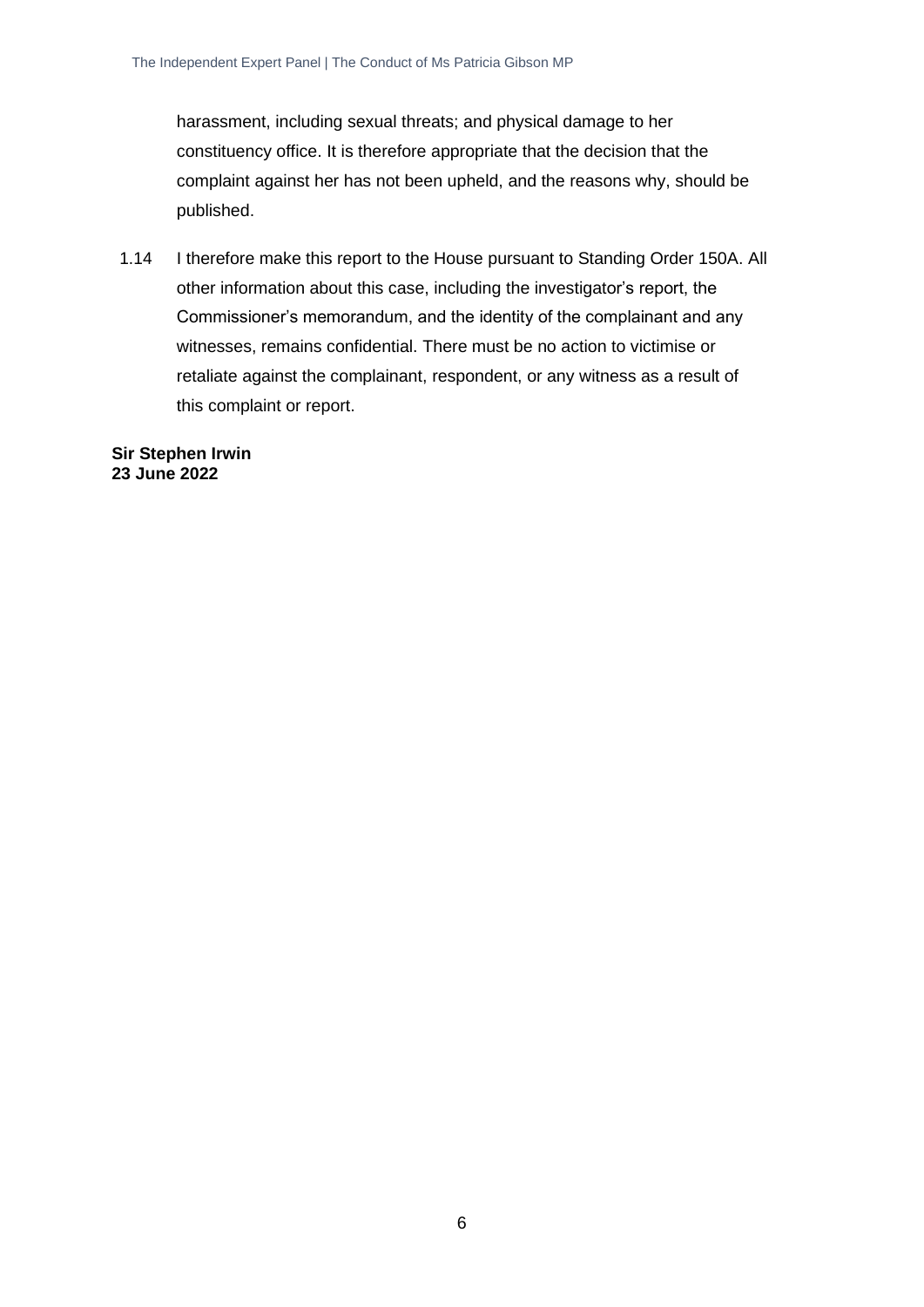### **Appeal against the decision of the Commissioner**

**Decision of the sub-panel on appeal against the decision of the Commissioner**

#### **16 June 2022**

#### **Mrs Lisa Ball; Ms Monica Daley (chair); Professor Clare McGlynn**

#### **Background**

- 2.1 The complainant is a member of a political group's staff based in the Palace of Westminster. He has been employed by the group since 2016. The respondent has been the Member of Parliament for North Ayrshire and Arran since 7 May 2015.
- 2.2 The complainant initially contacted the Independent Complaints and Grievance Scheme (ICGS) helpline on 3 May 2021 to make an allegation of sexual misconduct against the respondent. Following an initial assessment of the complaint, the Parliamentary Commissioner for Standards (the Commissioner) authorised a full investigation on 23 July 2021. She upheld the complaint and referred it to the Independent Expert Panel (The Panel) to determine sanction on 28 March 2022. The respondent submitted an appeal against the Commissioner's decision to uphold the complaint on 29 April 2022. This is the sub-panel's decision on that appeal.

#### **The complaint**

- 2.3 The complainant made two allegations against the respondent. The Commissioner upheld Allegation 1 for the reasons set out below, but not the second. The complainant has not appealed the Commissioner's decision on Allegation 2, and it is therefore not referred to in this decision.
- 2.4 Allegation 1 was:

*That* [the respondent] *subjected* [the complainant] *to unwelcome physical contact of a sexual nature on 8 January 2020 in the Stranger's Bar in the Houses of Parliament when she was drunk, i.e., she stroked his arm and back (over his clothing) and asked him to "come home and shag me". She repeatedly propositioned him in this way in the Stranger's*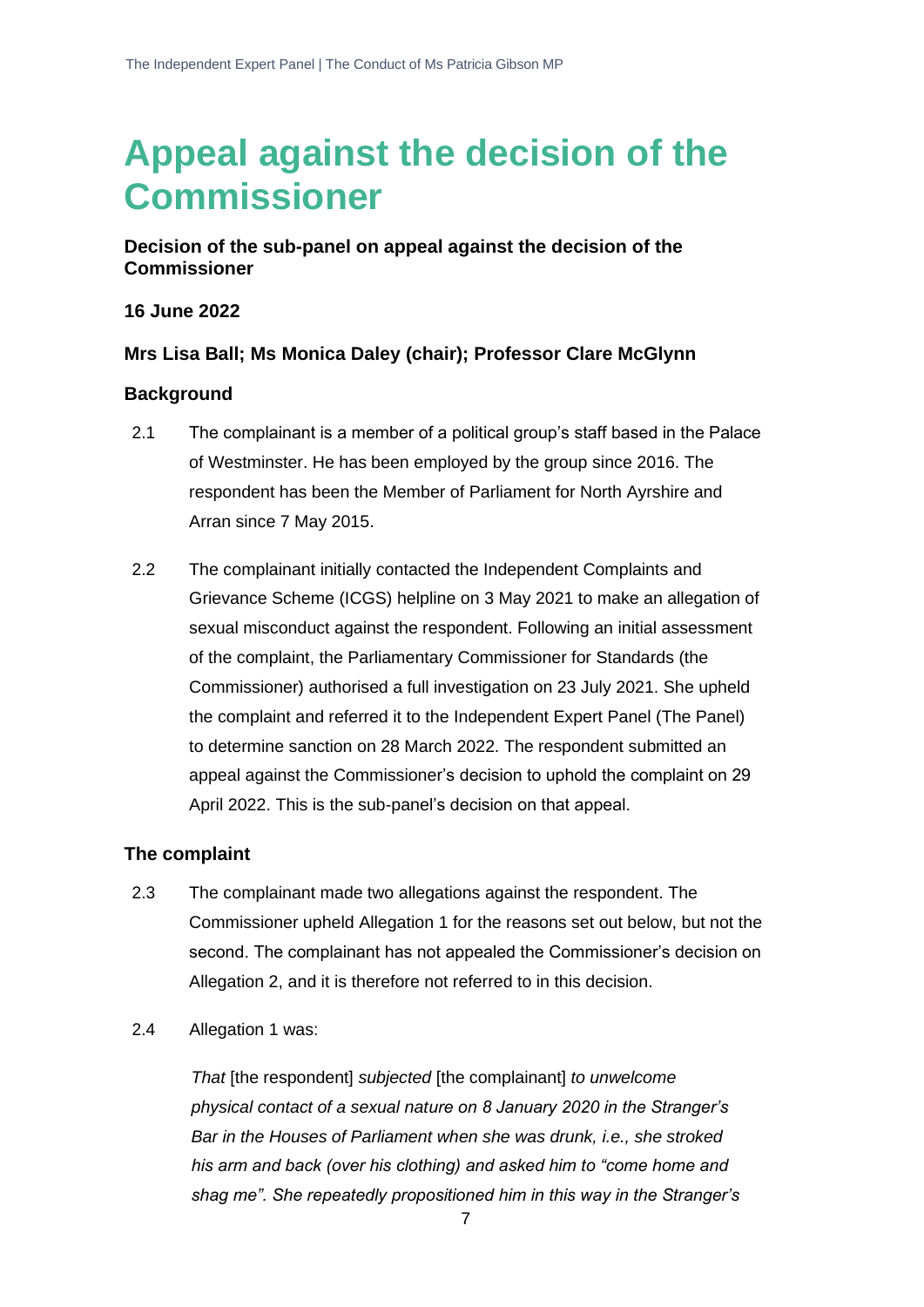*Bar that night and later she tried to pull him into a taxi with her at the end of the night at Carriage Gates, again asking him to go home with her.*

2.5 The respondent denied, and continues to deny, the allegation. Her evidence was (in essence) that she was intoxicated, and therefore unable confidently to recall her exact words and actions. The respondent asserted, however, that she would not have stroked the complainant in the manner alleged and would never have used the word "shag", nor would she have propositioned the complainant.

#### **The Sexual Misconduct policy and procedure**

2.6 The Sexual Misconduct Policy for UK Parliament (the Policy) defines sexual misconduct at paragraph 2.3 as:

[...] *a range of behaviours including sexual assault, sexual harassment, stalking, voyeurism, and any other conduct of a sexual nature that is non-consensual or has the purpose or effect of threatening, intimidating, undermining, humiliating, or coercing a person. Any of these behaviours that will be treated as a potential breach under this policy, encompassing behaviours that may or may not also be defined as sexual harassment or sexual offences in the context of civil or criminal courts. However, using the language of sexual misconduct makes it clear that the policy for Parliament is separate from and additional to any legal process.*

2.7 It also provides a non-exhaustive list of "behaviours" that "may constitute sexual misconduct if they occur inappropriately or without explicit and freely given consent." [paragraph 2.4]. These include:

*2.5 Verbal — sexual remarks including those about appearance or clothing, jokes, catcalls, questions about sexual life, raising sexual topics, verbal advances, etc.*

 $[\ldots]$ 

*Repeatedly propositioning someone, in person or by telephone.*

 $\left[\ldots\right]$ 

*2.7 Physical—suggestive looks and gestures, staring, leering, threatening behaviour, brushing past someone, pinching, touching,*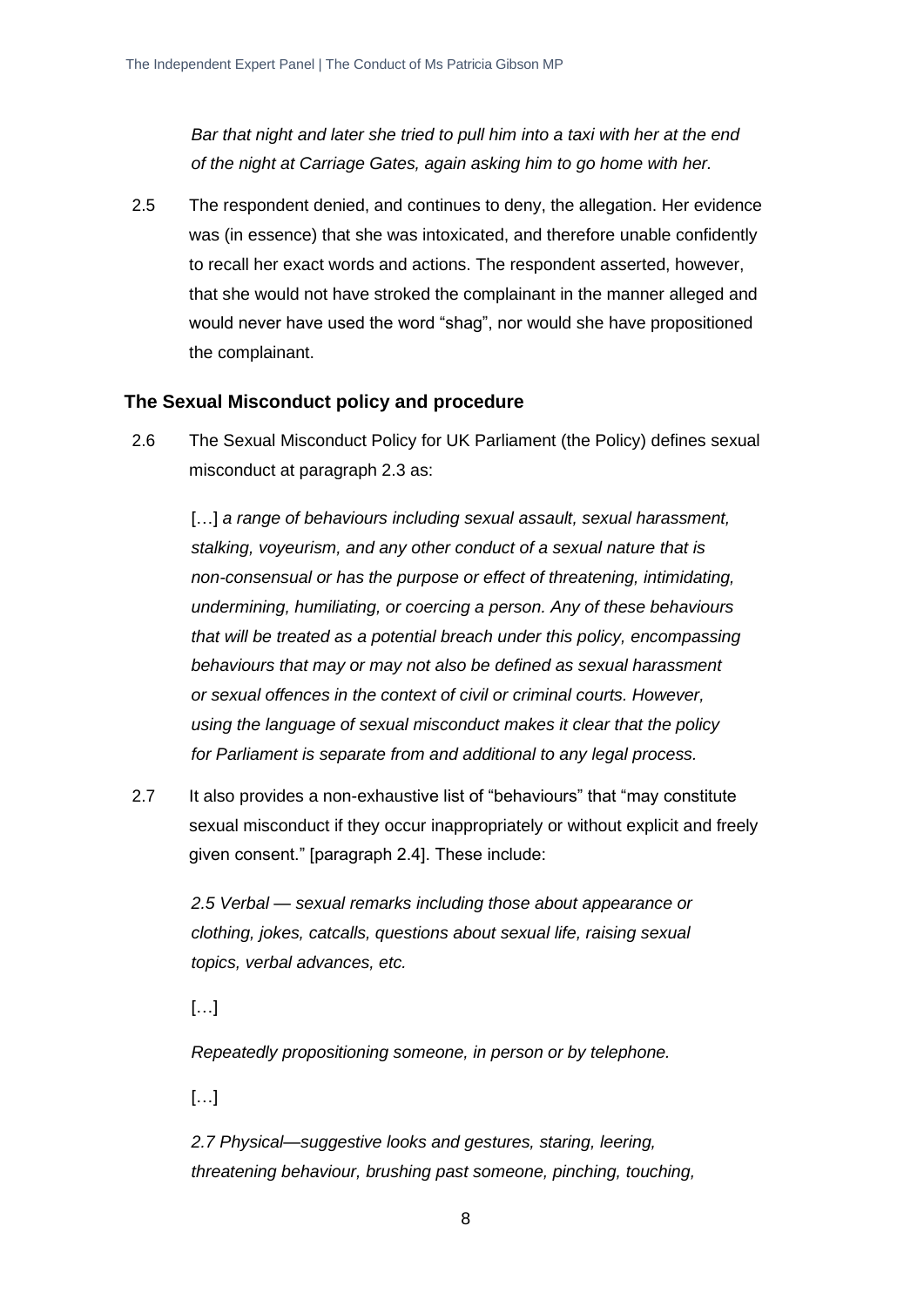*groping, promises/threats related to career prospects in return for sexual favours, etc.*

*Uncalled-for physical contact, deliberate brushing past. Unwelcome and inappropriate touching, hugging, or kissing. Groping, grabbing, kissing, or fondling without consent.*

 $[\ldots]$ 

2.8 The Sexual Misconduct Procedure for UK Parliament (the Procedure) provides, at paragraph 4.1, that in making decisions under the Sexual Misconduct Policy "the standard of proof will be on the balance of probabilities (i.e., that the incident complained of is more likely than not to have occurred)."

#### **The Commissioner's decision**

- 2.9 The independent investigator appointed by the ICGS recommended that Allegation 1 should be upheld. The Commissioner agreed with that recommendation. Further detail on the investigation and the Commissioner's reasoning is set out in the analysis of the respondent's appeal below.
- 2.10 In summary, the Commissioner concluded that: 2On the balance of probabilities, relying on the complainant's evidence, and the corroborating evidence of [two witnesses], I am satisfied that [the respondent] did touch the complainant repeatedly over an extended period." And that the respondent's "touching of the complainant did involve a form of contact that could be reasonably described as "stroking"".
- 2.11 Although none of the witnesses heard the respondent ask the complainant to "come home and shag me", the Commissioner concluded that she was "satisfied that the [respondent] did proposition the complainant in the way described in the bar and that her later comments at the taxi were a continuation of that conduct." This was based on a witness account of the complainant's reaction in the bar to something said by the respondent to the complainant. There was also witness evidence of the respondent later asking the complainant to go home with her as the respondent was being helped into a taxi. The complainant also complained the following day to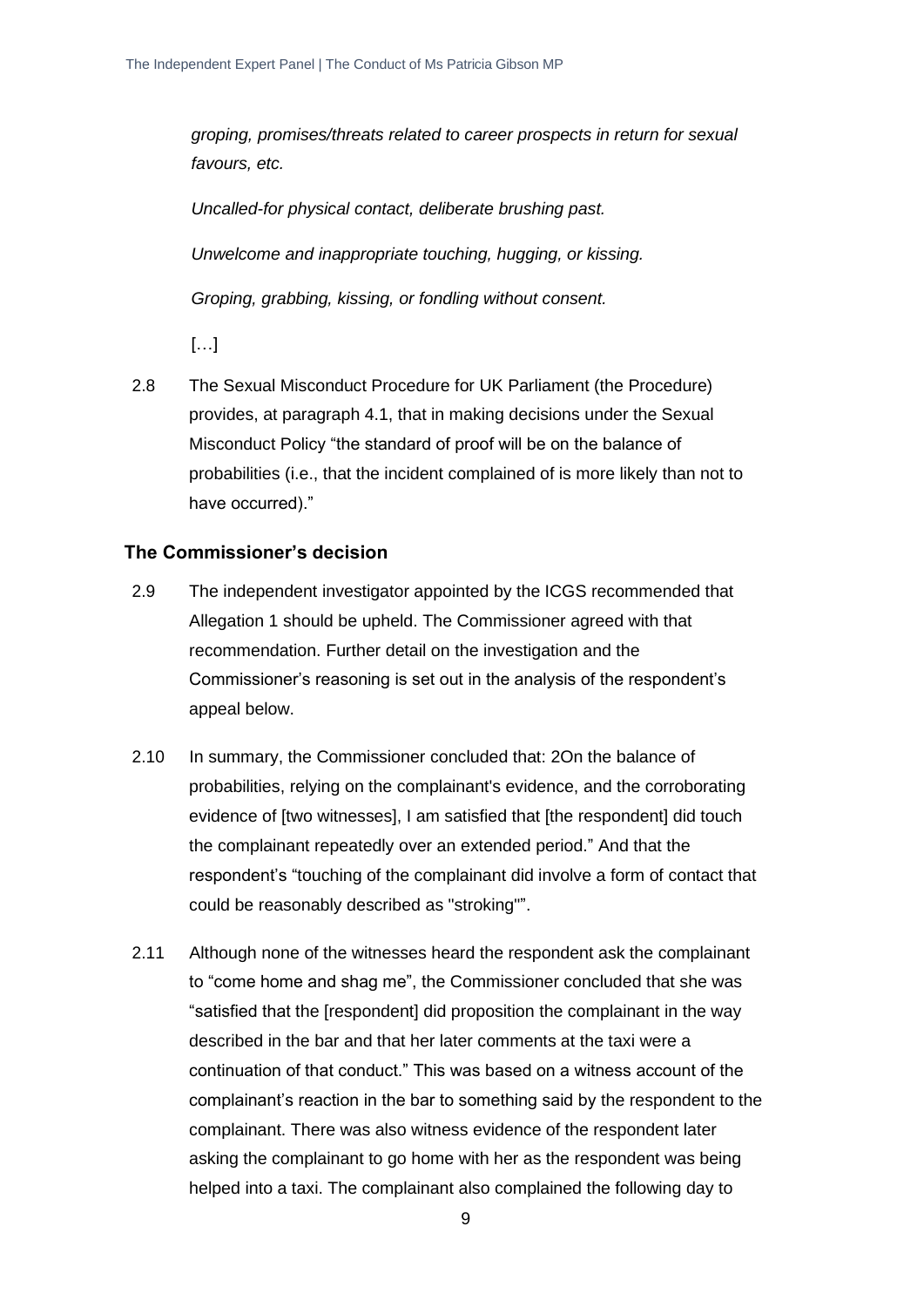another witness that he had been propositioned by the respondent.

- 2.12 The Commissioner decided that due to the inconsistencies in the evidence, and the lack of a detailed account, there was insufficient evidence to conclude that the respondent had tried to pull the complainant into the taxi; as the two witnesses accompanying the complainant and the respondent were clear that it did not happen, although their evidence as to what did occur was conflicting.
- 2.13 The Commissioner concluded that the respondent's actions amounted to sexual misconduct as defined in the Policy. In doing so she applied the following test:
	- *a. Was there conduct of a sexual nature?*

*b. Was that conduct non-consensual? Or did the conduct have the purpose or effect of threatening, intimidating, undermining, humiliating, or coercing the complainant?*

*For a finding of sexual misconduct to be safely made, I must be satisfied that on the balance of probabilities the answer to the first question is "yes" and that the answer to one of the two limbs of the second question is also "yes".*

2.14 She concluded that:

*I am satisfied that [the respondent] propositioned the complainant on more than one occasion and that this was conduct of a sexual nature. In light of the propositioning, I am also satisfied that the touching which occurred in the bar was also of a sexual nature. The complainant's evidence is clear that all this conduct was unwanted. On this basis, I agree with the investigator that this allegation should be upheld and that the conduct complained of amounts to a breach of Parliament's Sexual Misconduct Policy.*

#### **The respondent's appeal**

- 2.15 The respondent appealed the Commissioner's decision to uphold Allegation 1 on the grounds that:
	- The investigation was materially flawed in a way that affected the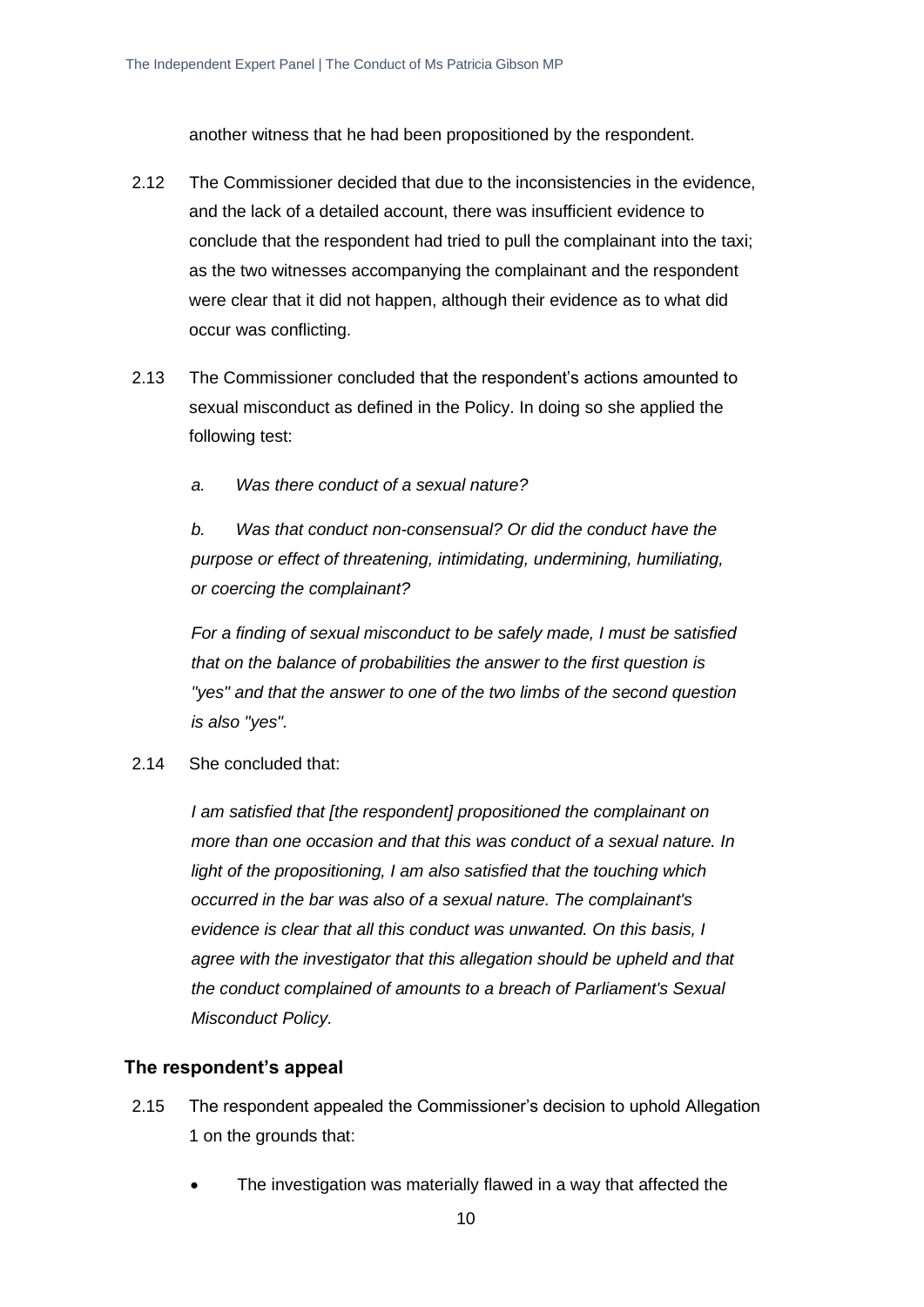decision of the Commissioner; and

- The process followed by the Commissioner was procedurally flawed or her decision was unreasonable.
- 2.16 In her appeal the respondent raised the following issues:
	- *a. There was no opportunity for R* [the respondent] *to make representations on the conclusions reached in the* [Formal Assessment Report (FAR)] *before a decision was made. Comments on the factual accuracy of the draft Formal Assessment Report were invited - before parties see the statements and other evidence. They were told expressly that comments on the conclusions would not be taken into account. The draft FAR and final FAR therefore contained an outcome that was communicated to the parties before there was an opportunity to make full representations on the evidence and the "recommendations" to the final decision maker. The distinction between the role of the Independent Investigator and the PCS* [the Commissioner] *is also blurred and unsatisfactory. Looking at the matter from an employment law perspective, the situation would be akin to an employer deciding that misconduct had been committed without a hearing - and then inviting the employee to appeal. This is a breach of the principles of natural justice.*
	- *b. The approach has resulted in substantive unfairness in this case. Representations were made on behalf of R dealing with the fact that in the draft FAR the conduct had not been found to be sexual (and thus classified as sexual harassment under the UK Parliament's Sexual Misconduct Policy ("the Policy"). This resulted in the reinterpretation of evidence and changes in the final FAR to correct this flaw. This renders the decision of the PCS unreasonable.*
	- *c. The conclusion in the FAR, accepted by the PCS that R's conduct was of a sexual nature is fundamentally flawed – and the Independent Investigator's understanding of the concept of sexual harassment affected her findings and is likely to have impacted on questions asked of the witnesses.*
	- *d. The PCS failed to take into account relevant circumstances*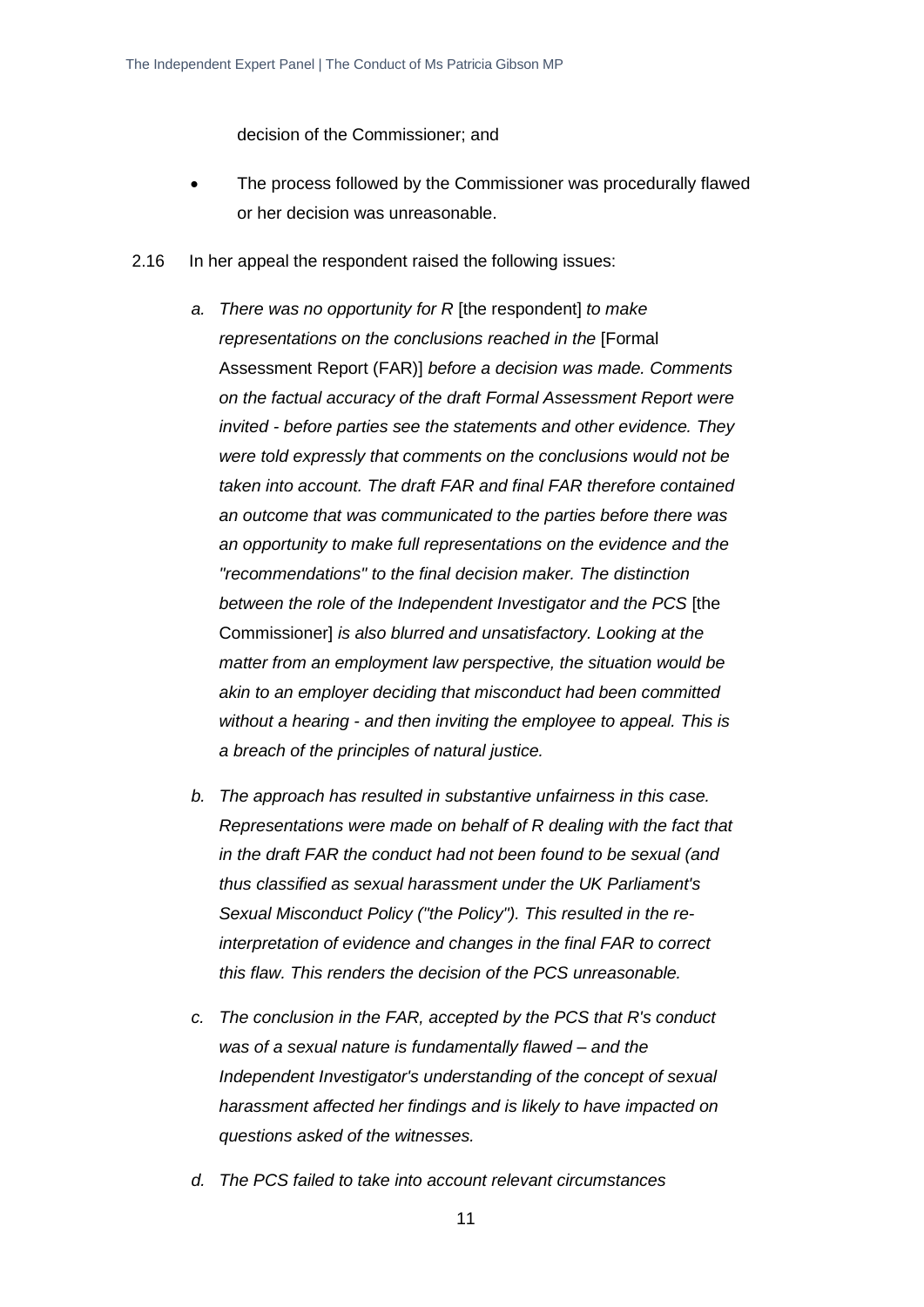*surrounding the alleged conduct or give them sufficient weight in light of the seriousness of both the allegations and their consequences for R's career and well-being. This amounts to a failure to adhere to the terms of the Policy.*

- *e. The PCS reprimands C for his breaches of confidentiality and engagement with the media, but concludes that an outcome should be provided because of the media interest caused by C. This is unreasonable.*
- *f. The treatment of oral testimony during the investigation was not sufficiently rigorous given the serious and sensitive nature of the allegations – and the potential impact of the finding on R's career and well-being. The assessment of witness credibility in the FAR is limited – and includes a failure to take into account pertinent personal information shared by R.*
- 2.17 On the 16 May 2022, the sub-panel met to decide whether the appeal brought by the respondent came within one or more of the grounds for appeal set out in paragraph 21 of the Panel's Guidance.<sup>1</sup>
- 2.18 The sub-panel was satisfied that the appeal raised issues on the following grounds "(a) The investigation was materially flawed in a way that affected the decision of the Commissioner" and "(b) The process followed by the Commissioner was procedurally flawed or her decision was unreasonable".
- 2.19 As a result of the respondent's representations in her appeal, the sub-panel requested a copy of the independent investigator's "Factual Accuracy Check Addendum" to her "Formal Assessment Report" which had not been provided to the parties or the sub-panel. This recorded the submissions made by both the complainant and respondent on the investigator's draft report during the Factual Accuracy Check, and the investigator's response to them.
- 2.20 On 23 May 2022, and subsequently, the sub-panel met to consider the grounds of appeal and to decide whether to uphold the respondent's appeal

<sup>1</sup> Independent Expert Panel, *[Appeals, referrals and sanctions: Guidance for the parties,](https://www.parliament.uk/globalassets/mps-lords--offices/standards-and-financial-interests/independent-expert-panel/guidance-for-parties-on-appeals-referrals-and-sanctions-revised-october-2021.pdf)* version 2, October 2021.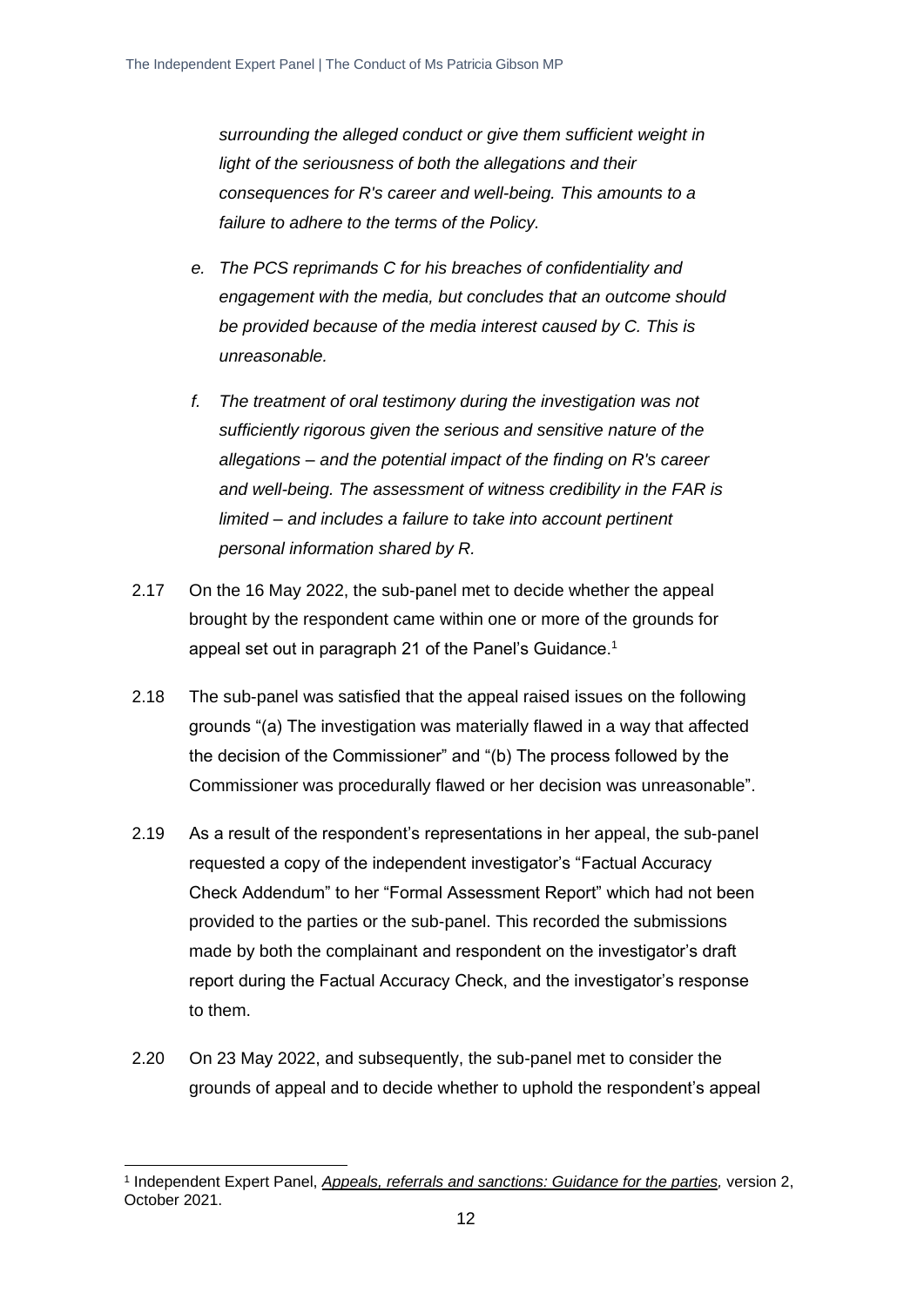or dismiss it.

- 2.21 The sub-panel met on 10 June 2022 to finalise its decision, subject to drafting and review.
- 2.22 The sub-panel's understanding of the issues raised by the respondent in her appeal can be summarised as follows-:
	- a. The role of the investigator and that of the Commissioner was blurred. The investigator had exceeded her role, and had gone beyond investigating by making factual findings, and by deciding which aspects of the complaint should be upheld, had usurped the Commissioner's role as decision maker.
	- b. The investigator applied the wrong test in determining what constitutes conduct of a sexual nature in the Parliamentary policy, and had failed to consider whether, viewed objectively, the conduct of the respondent amounted to conduct of a sexual nature.
	- c. Procedural unfairness had arisen because of substantial changes that had been made to the draft Formal Assessment Report following the Factual Accuracy Check. The respondent in her response to the Factual Accuracy Check alleged that in the draft Report's conclusion, the investigator had failed to make a factual finding that the conduct complained of was conduct of a sexual nature. In her appeal the respondent complained that the investigator had purported to correct this in the final report.
	- d. The investigator had given insufficient weight to evidence of the respondent's personal circumstances, although in the draft report the investigator had stated that the personal circumstances might be relevant to whether the alleged behaviour was likely to have occurred or not.
	- e. The Commissioner's approach, in identifying that the complainant had breached confidentiality, without taking this into account in her decision, was unreasonable.

13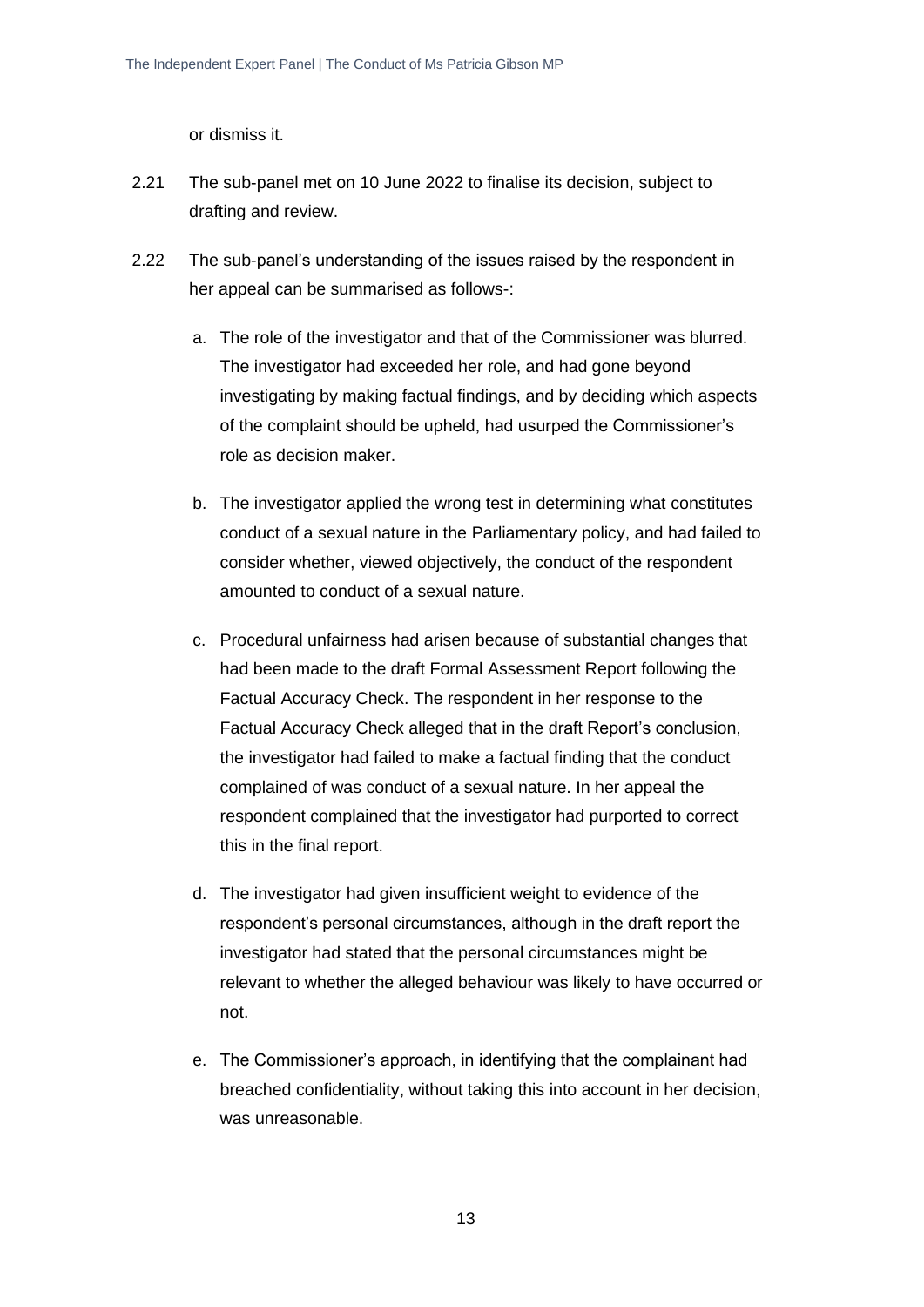*Distinction between role of investigator and Commissioner is blurred and unsatisfactory.*

2.23 The sub-panel considered whether the investigator had usurped the Commissioner's role as decision maker by making recommendations on whether the allegations should be upheld. The Sexual Misconduct Procedure states at paragraphs 6.5 and 6.6 that:

*6.5. The outcome of a formal assessment is a written report recording details of the complaint, the evidence that has been gathered to enable the Investigator to assess whether there has been sexual misconduct by the respondent, the Investigator's analysis of that evidence and the recommendation to uphold or not uphold the complaint.*

*6.6. If the complaint is upheld, the assessment will be sent to the relevant decision-making body, identifying the Investigator's recommendation and the reasons for that assessment.*

- 2.24 The sub-panel also referred to the Commissioner's memorandum in which she states at paragraph 29. "Having carefully reviewed the investigator's report, and the evidence collected during the investigation, I agree with the investigator's recommendations." The Commissioner then proceeds to examine in detail the evidence presented in this case and to set out her assessment of each of the allegations. Following this detailed consideration, she reaches her own conclusions as to whether or not there was a breach of the Policy.
- 2.25 The investigator and the Commissioner's roles are clearly set out within the Procedure. The sub-panel finds that there was no evidence before it upon which it could be satisfied that the investigator had exceeded her role as investigator and had usurped the decision-making function of the Commissioner. The role of each is clearly set out in the procedure, and there is nothing before the sub-panel to suggest the investigator departed from what was set out in the procedure concerning making recommendations. Accordingly, the appeal on this ground was not made out.

*Whether the investigation was materially flawed because the wrong test was adopted in considering whether the conduct was of a sexual nature.*

2.26 The Sexual Misconduct Policy requires the behaviour under consideration to be "conduct of a sexual nature", but there is no definition of this in the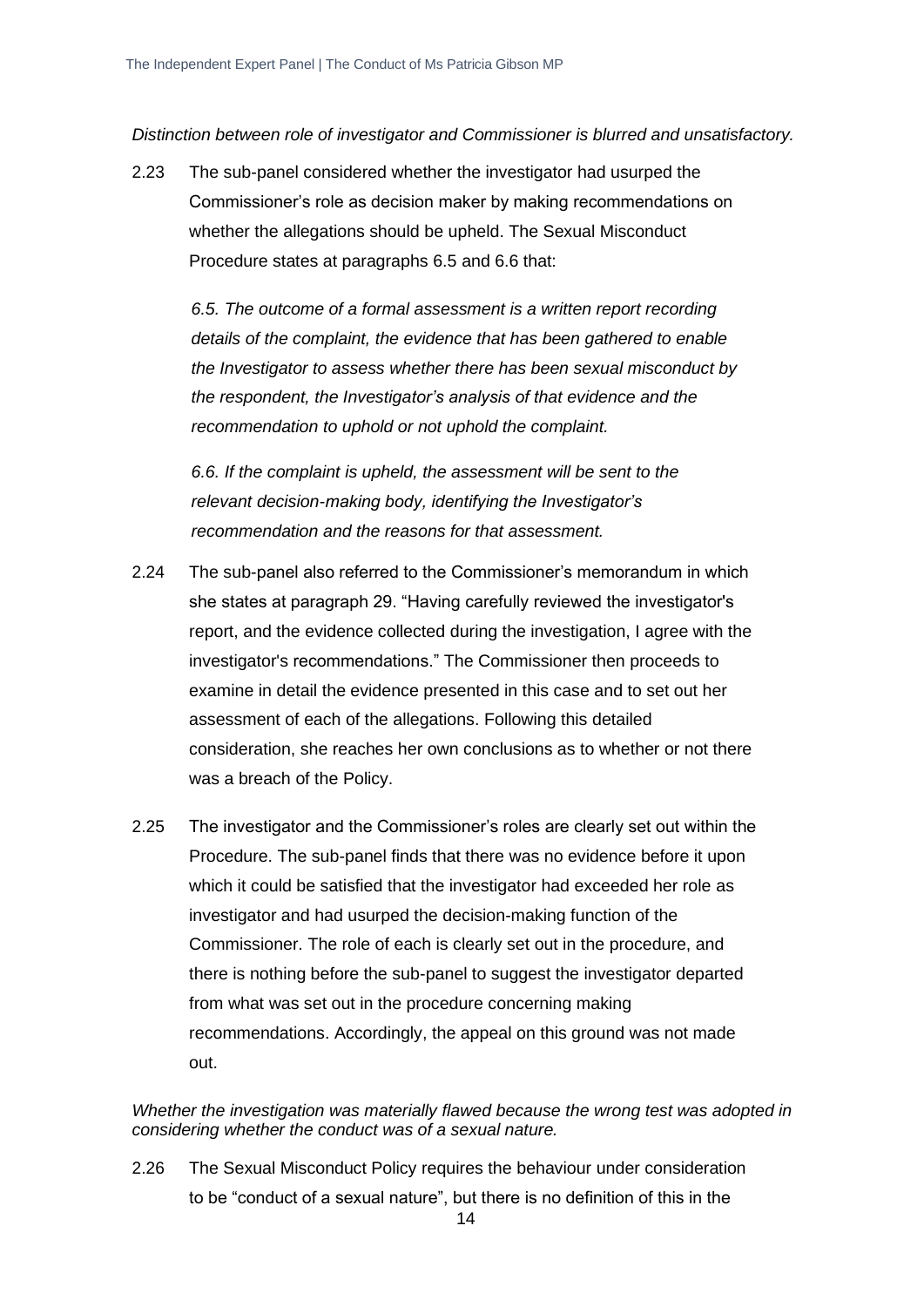Policy. The Policy provides examples of conduct that may constitute sexual misconduct. The Policy also refers to the Equality Act's definitions of sexual harassment, noting that this is one form of sexual misconduct.

- 2.27 In considering what constitutes conduct of a sexual nature, the relevant section of the Equality Act 2010 is 26(2)(a) and (b) where it states that for there to be harassment there must be:
	- *(a) Unwanted conduct of a sexual nature; and*

*(b) That conduct must have the purpose or effect referred to in section 26(1)(b), namely (i) violating the complainant's dignity, or (ii) creating an intimidating, hostile, degrading, humiliating or offensive environment for the complainant.*

- 2.28 How to define "sexual nature" is not set out in the Equality Act. However, in considering what constitutes conduct of a sexual nature, the sub-panel considers how its provisions have been applied in case law to be a useful starting point. Under the Equality Act, in determining whether conduct is of a sexual nature, all the circumstances must be considered, including a complainant's perception of the behaviour and whether it is reasonable to conclude that the conduct is sexual in nature. The complainant's perception alone is not determinative of whether or not the conduct is of a sexual nature.
- 2.29 In taking this approach, the sub-panel also follows the sub-panel in the case of Mr Ross Thompson.<sup>2</sup>
- 2.30 In that case, in determining whether the conduct being considered breached the Sexual Misconduct Policy was conduct of a "sexual nature", the Commissioner examined all the circumstances, including the complainant's claim that the conduct was of a sexual nature. The Commissioner concluded that this element was not proven. The sub-panel, following an appeal by the complainant, agreed that the respondent's "conduct of leaning on the complainant and invading his personal space" was not proven, on the balance of probabilities, to be of a sexual nature.<sup>3</sup>

<sup>2</sup> The Independent Expert Panel, *[The Conduct of Mr Ross Thompson](https://www.parliament.uk/link/5a538a3596274574bbc25be104729c2e.aspx)*, HC 1235, 23 February 2021, in particular paras 2.30 to 2.35.

 $3$  lbid para 2.31.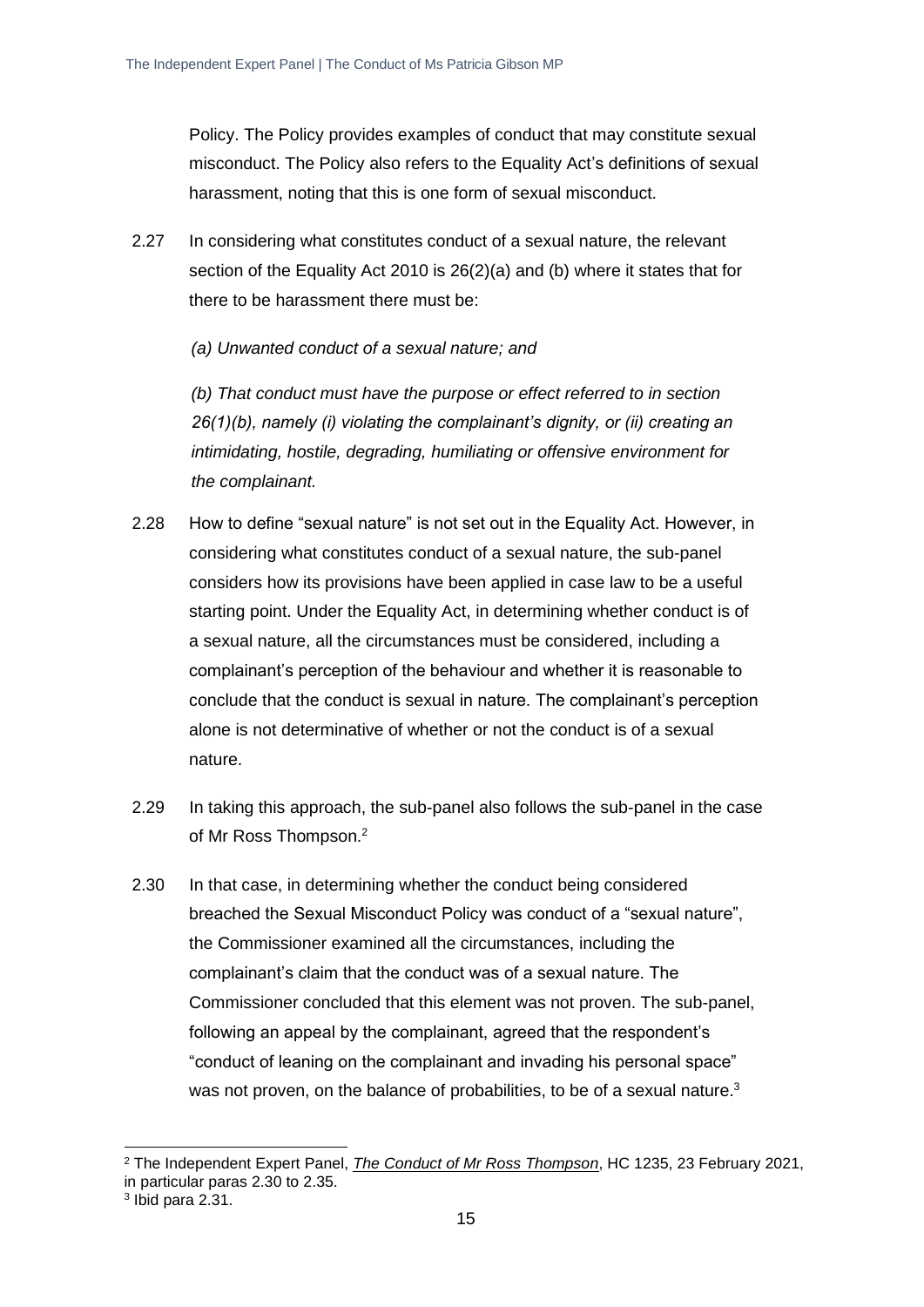The test which was correctly applied by the Commissioner and the subpanel in the case of Mr Ross Thompson makes clear that a complainant's perception that the conduct is of a sexual nature is not the only element to be considered and is not, on its own, decisive.

- 2.31 The investigator in this case, however, appeared to have given undue weight to the complainant's perception without giving sufficient weight to the other circumstances, including the perception of the witnesses and the fact that some of the accounts of the witnesses contradict the account given by the complainant. In her final report at paragraph 6.69, the investigator noted that witnesses 3 and 5, saw the respondent physically touch the complainant in the Stranger's Bar on 8 January 2020, and their evidence concurs with the complainant's account that the respondent touched his arm and back. They also saw the respondent pull the complainant closer to her and noted that he pulled away. The witnesses observed that this behaviour occurred over a period of five to fifteen minutes.
- 2.32 The investigator noted in her draft Report that:

*While neither of them perceived R's manner in doing this as being overtly sexual, both commented that if it had been a man touching a woman in that way, they might have thought differently. The evidence thus concurs with C's claim that R touched him, that this physical contact was unwelcome to him, and that it happened when R was inebriated.*

- 2.33 The investigator comments in her final report (para 6.85) that she did "not view the witness discrepancies outlined above as fundamentally undermining C's account or as casting doubt on the reasonableness of C's perception that R's conduct towards him was of a sexual nature". This appears to emphasise that the investigator considered the complainant's perception of the conduct to be central. The investigator states that: "In assessing allegations of sexual misconduct, much depends on the perception of the person experiencing the conduct and whether it is reasonable for that person to have perceived the conduct as sexual in nature".
- 2.34 A further example of the investigator appearing to prioritise the perception of the complainant in her analysis is provided in the addendum to the FAR. The investigator states, "While others did not perceive R's touching of C in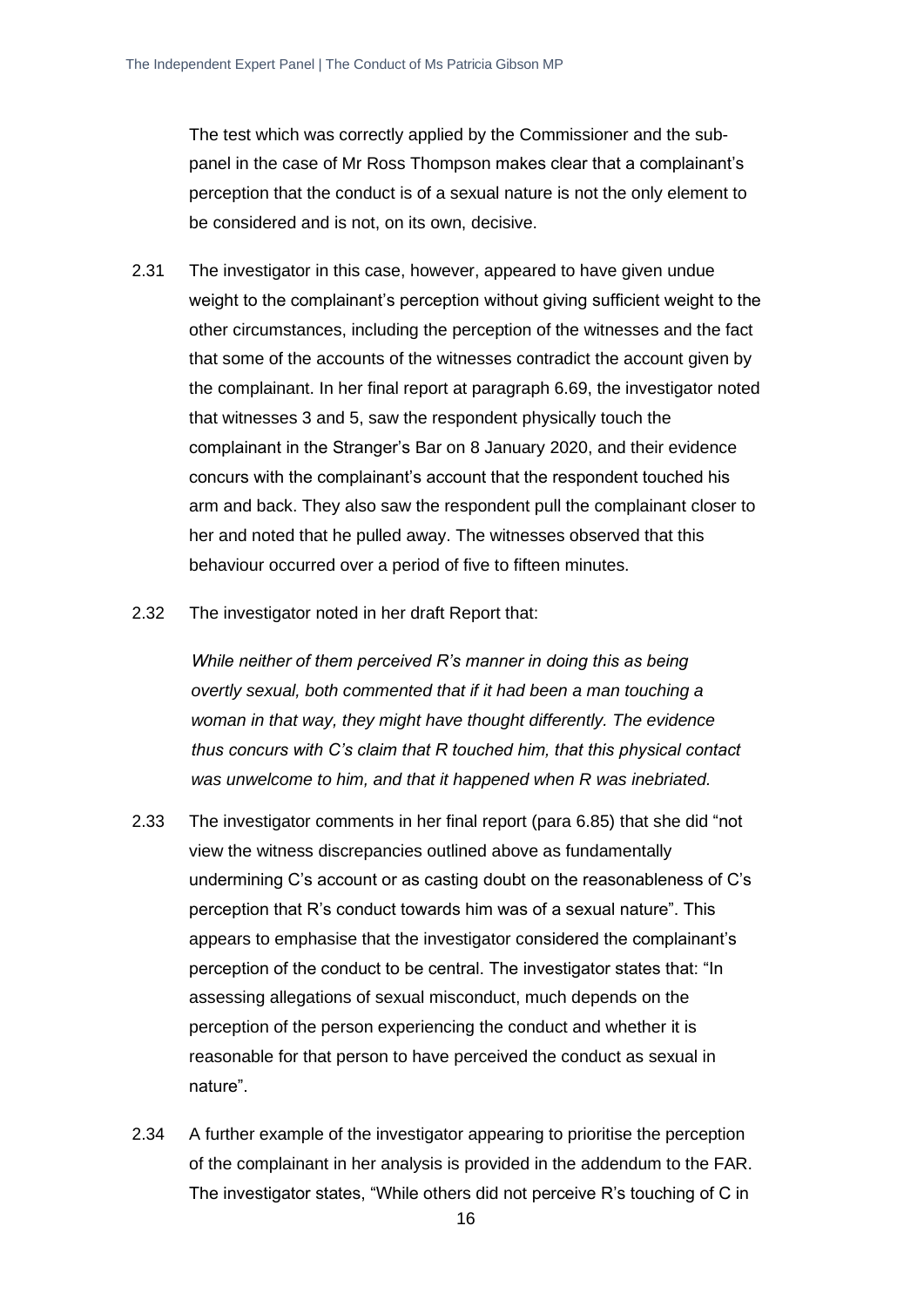the bar, nor her later request to him to go home with her, to have been sexual in nature, C did perceive it to be sexual and this is what the report conveys. In the investigator's view, given the whole context of the events of the evening of 8 January 2020, *it was reasonable for C to have perceived that R's behaviour towards him was sexual.*" [emphasis added]

- 2.35 The sub-panel noted that the investigator, in her draft report, appeared not to be wholly satisfied that the propositioning comments were made, and given this, failed to reach a conclusion on this point in her draft report. However, in the final report, her position had changed in that she concluded that the remarks were made (the effects of the changes made to the draft report are dealt with below).
- 2.36 The sub-panel have concluded that the investigator placed too much weight on the complainant's perception that the touching was sexual. Had the investigator applied the test correctly, then she would have taken account of perceptions of all of the witnesses and may have come to a different conclusion.
- 2.37 The sub-panel consider that the investigator's failure to apply the appropriate test, when considering behaviour of a sexual nature, affected the decision made by the Commissioner.

*The investigation was materially flawed due to the Factual Accuracy Check process.*

2.38 Section 7 of the Sexual Misconduct Policy sets out the process for "Factual Accuracy Checks" as follows:

*7.1 Once the Independent Investigator has considered all the evidence and prepared a draft formal assessment report, a copy of the draft must be sent to the complainant and the respondent. This is an opportunity for both parties to check that facts and dates are correct and request corrections, raise concerns if relevant evidence has not been considered or relevant witnesses not interviewed, or raise other concerns about the process of the investigation. The parties will normally have 14 days to raise any issues. The check is not* [emphasis in original] *an opportunity to challenge the Independent Investigator's reasoning or recommendations, unless they are unreasonable or perverse. If the ICGS team (or in the case of an MP the Parliamentary Commissioner for*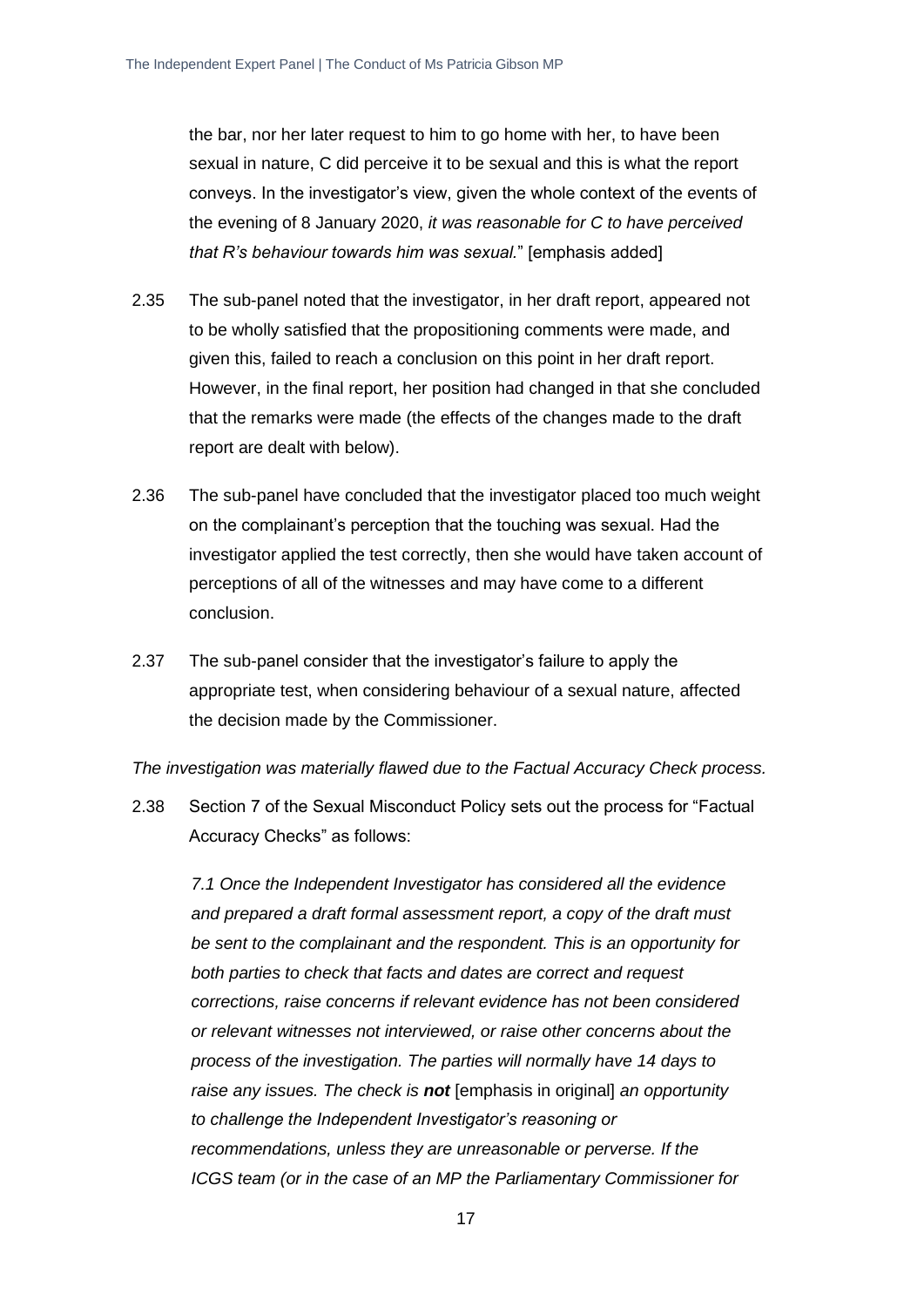*Standards) considers that there are significant errors or omissions in the report or concurs with the view that the findings are unreasonable or perverse, the report may be rejected and a new Independent Investigator appointed to carry out the formal assessment.*

*7.2 Any further action, if either party is not satisfied with the Independent Investigator's report, will be a matter for the relevant decision-making body.*

- 2.39 The approach set out by the investigator in an Addendum to the Factual Accuracy Check (FAC) was that she considered the representations made and decided whether they were within the scope of the FAC, or outside the scope. The investigator also decided whether a representation was objective, in that a correction was needed, or whether it was subjective, in which case the investigator set out a brief explanation of why it would not be taken into consideration by her.
- 2.40 However, for the reasons set out below, the sub-panel considers that the investigator's approach went much further than permitted by the Policy. The sub-panel, in deciding this appeal, considered the investigator's draft FAR, the Addendum to the FAR, and the final FAR.
- 2.41 The sub-panel consider that the final FAR was altered following representations from the respondent concerning the inconclusive nature of findings of fact made by the investigator. In particular, the respondent made representations to the investigator that the investigator had not proved that the alleged behaviour was conduct of a sexual nature and had applied the incorrect test.
- 2.42 The investigator, in the comments in the addendum, and in response to the respondent's submissions, states that the respondent's representations go "beyond a factual accuracy response and expresses a view on the conclusions reached by the Independent Investigator." In her response, the investigator states that: "[…] she has revisited and clarified the wording in the report to make clear that her finding was that on the balance of probabilities the conduct was of a sexual nature [...]"."
- 2.43 In the draft report, the investigator wrote that "In these circumstances, the Independent Investigator believes it was reasonable for C to have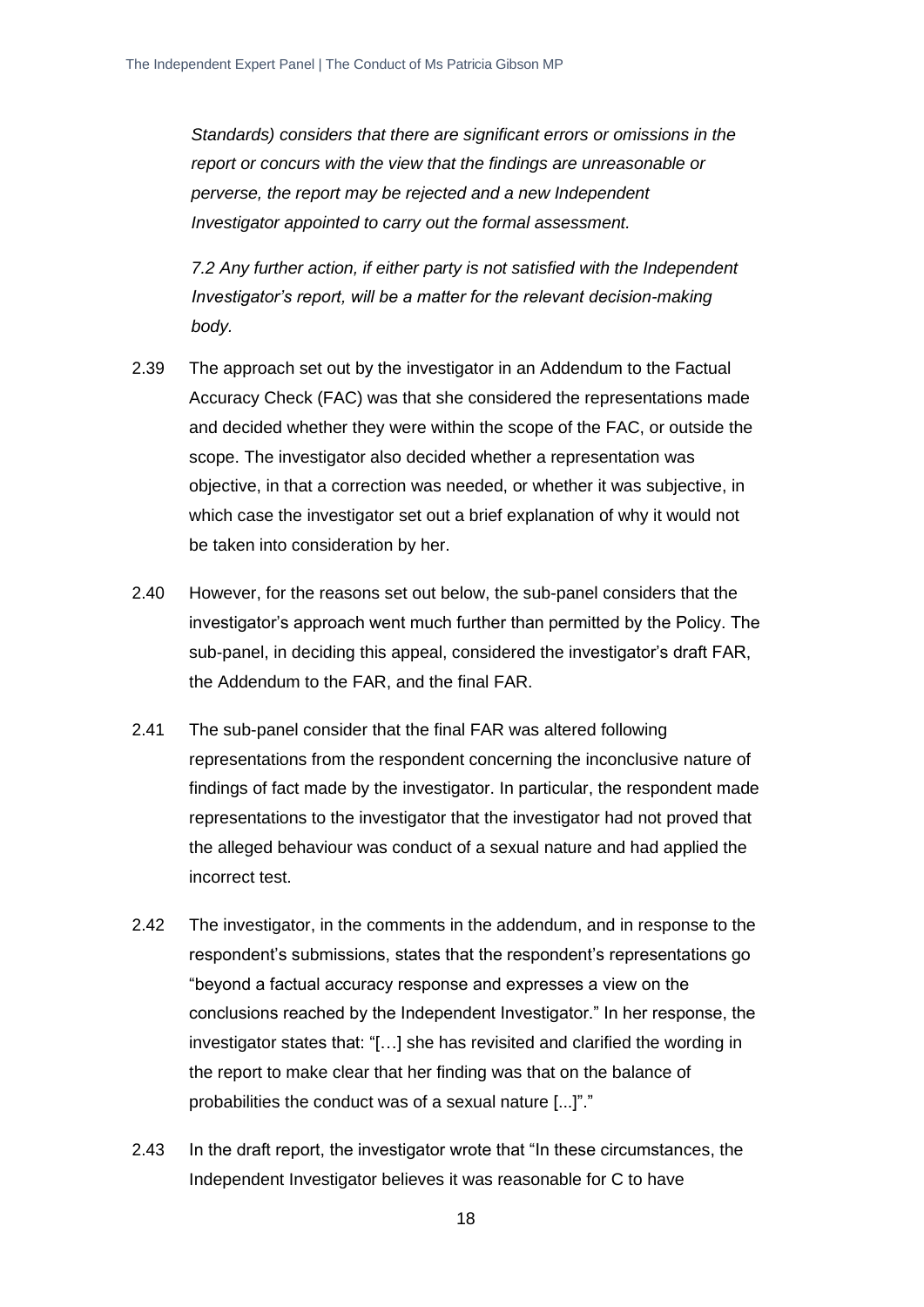perceived R's conduct in repeatedly touching him as constituting sexual harassment, *regardless of whether she did, or did not, at the same time ask him to go home with her to "shag me"*" [emphasis added].

- 2.44 In the draft report, the investigator had not reached a conclusion that these words were said. This equivocation had been removed from the final report following comments by the respondent during the FAC as to the lack of a finding on this issue.
- 2.45 The sub-panel consider that amendments made by the investigator which dealt with the lack of a finding on this issue went beyond "clarifying" her findings, as suggested by her in the addendum to her report. The investigator concluded in the final FAR that, on a balance of probabilities (something that she had not previously stated), the wording "come home and shag me" were said by the respondent. However, no additional reasoning is given as to why the investigator had not previously found these words to have been used when she had completed her investigations and produced the draft report.
- 2.46 A further change made by the investigator to the FAR following the FAC was that the complainant's evidence included the statement that "he had been subject to harassment since taking up his role in 2016 and was never sure how to handle it effectively".
- 2.47 In her final report, the investigator includes part of this quote, expanding "harassment" to state "sexual harassment": "he was "never sure how to handle it [sexual harassment] effectively". The sub-panel consider that such changes in the complainant's evidence without explanation, undermine the findings of the investigator.
- 2.48 The sub-panel finds that the investigator's changes to the draft report, when challenged on her lack of findings that the conduct was of a sexual nature, went beyond the scope set out in paragraph 7.1 of the Policy. The amendment that was made was fundamental to the investigator's conclusions. Accordingly, the investigation was procedurally unfair as the investigator failed to adopt a fair and transparent procedure. The respondent was entitled to believe that the conclusions reached in the draft report would remain the conclusions of the investigator, and what occurred

19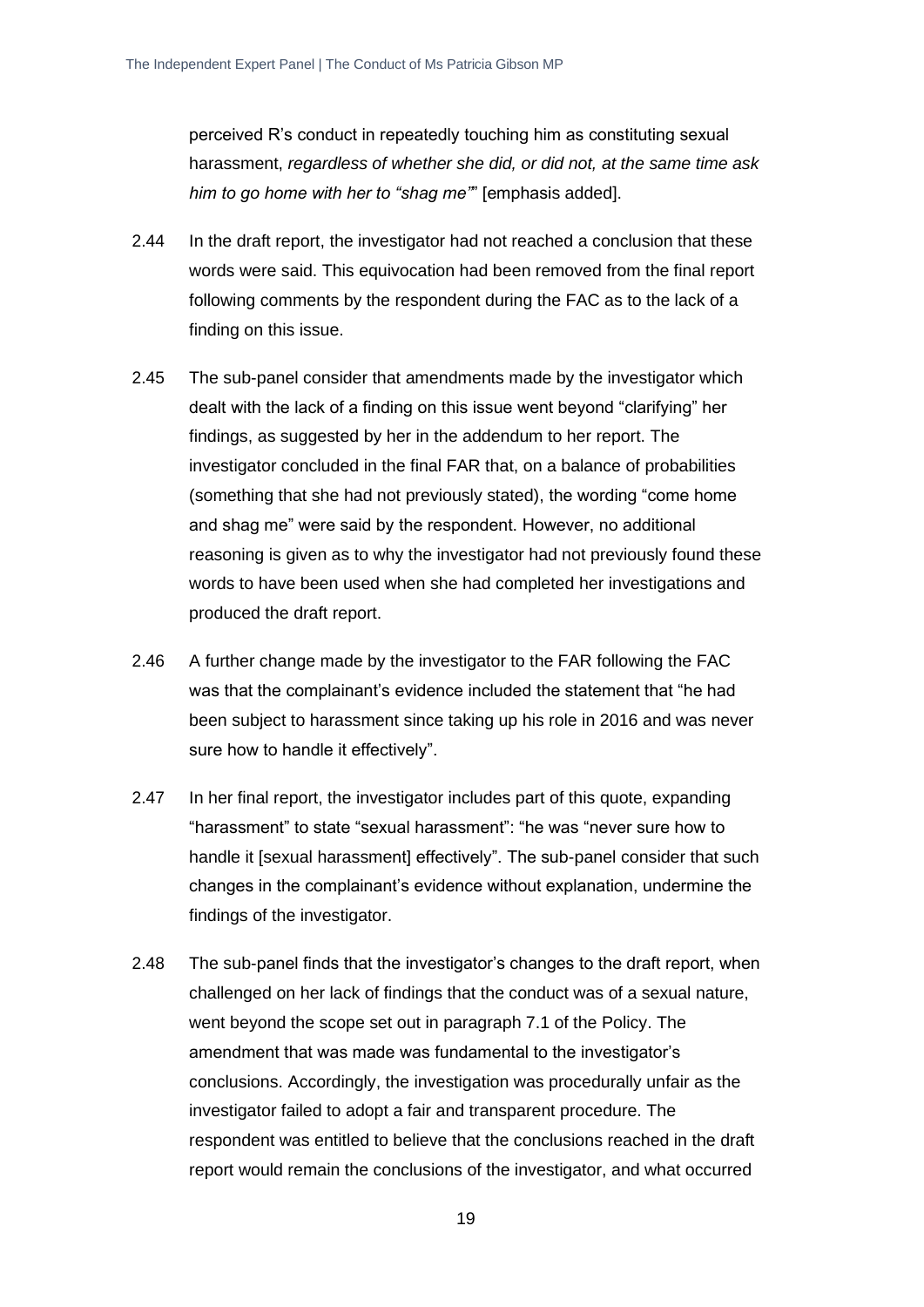amounted to the investigator strengthening her conclusions on issues upon which she had previously been equivocal.

- 2.49 The Commissioner stated that she was "satisfied with the investigator's approach to the factual accuracy checking process and how the submissions from both parties were handled". However, the sub-panel finds that the procedure followed by the investigator exceeded what was permitted under Section 7.1 of the Sexual Misconduct Policy. In the subpanel's view, the Commissioner gave too little weight to the discrepancies between the draft and final report. The changes to the final report made findings which were detrimental to the respondent and appear to have been made as a result of the respondent making representations concerning discrepancies in the report.
- 2.50 In the sub-panel's view, the flaws in the investigator's approach were such that the Commissioner was placed in a very difficult position. She could have decided, no doubt with great regret, that the investigation had to be carried out again by another investigator, as she has done on occasion in the past. She could properly have decided that the recommendations of the investigator were insufficiently founded and were flawed, but that there was sufficient primary evidence for her to reach her own conclusions, setting the reasoning and recommendations of the investigator to one side. What she could not properly do, in our view, was to rely on the report and recommendations of this investigation, for the reasons we have given.
- 2.51 The sub-panel finds that the investigation was materially flawed in a way that affected the decision of the Commissioner.

#### *The investigator's treatment of the respondent's sensitive personal information.*

2.52 In the addendum to the draft investigation report, which was prepared following the factual accuracy check process, the investigator stated that sensitive medical evidence had been submitted by the respondent which "indicated the unlikelihood of her behaving towards the complainant in the manner alleged". The investigator noted that the evidence "had the potential to add weight to how likely it was that R acted in the ways alleged". In addition, the evidence had been listed as a mitigating factor in the draft FAR but was removed from that section in the final FAR, and placed in an earlier factual section listing evidence, following representations by the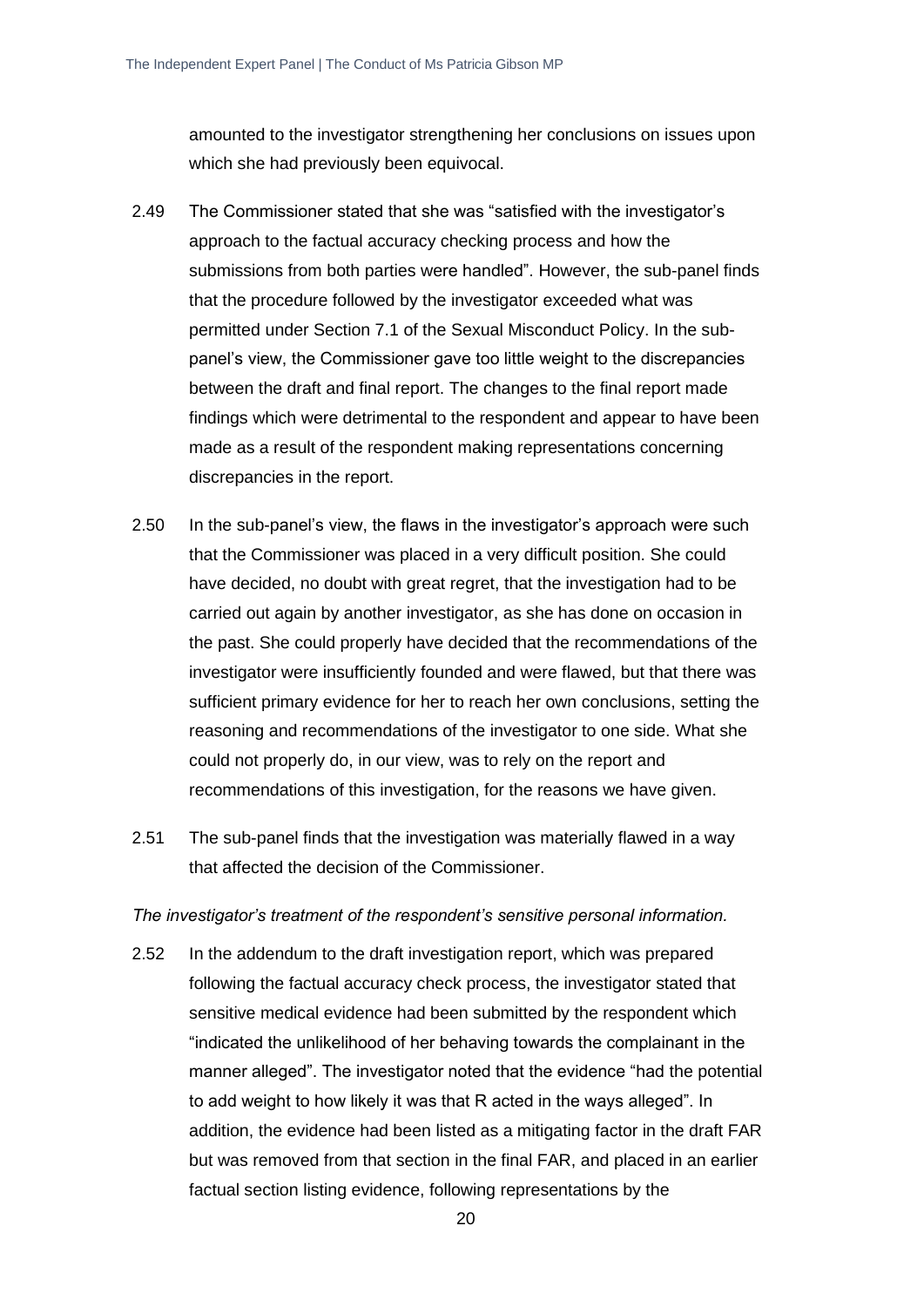complainant.

- 2.53 However, in the final FAR, the investigator states, in relation to the sensitive personal information, that "given the evidence of witnesses referred to in relation to Allegation 1, it is not pertinent to the investigation and does not form part of the investigator's conclusion [...]".
- 2.54 The sub-panel considers that the way in which the investigator dealt with this matter firstly in the draft FAR in which the investigator referred to it as "having potential to add weight to the likelihood of the respondent acting in the way alleged", and then set it aside in her final FAR, without explaining why she had changed her view, was inconsistent and procedurally unfair.
- 2.55 The Commissioner also does not mention this evidence or make any finding on its relevance to her decision, in her memorandum.
- 2.56 Given the inconsistent treatment of the evidence, and potential for the evidence to have been important in any process of weighing up the likelihood of various behaviours having occurred, the sub-panel considers that the investigator's approach was materially flawed in a way that affected the decision of the Commissioner.

#### *The Investigative interviews and the procedure adopted by the investigator.*

- 2.57 The sub-panel would like to raise one further issue of concern with the investigation that has become apparent in our review of the evidence in this case. The sub-panel was provided with the investigator's notes of the witnesses' interviews. In reviewing the notes, the sub-panel was concerned by the process adopted by the investigator in which it appears that she shared the detailed nature of the allegations prior to asking for the witnesses' evidence.
- 2.58 One example of what was stated at the beginning of the interview is set out below.

*[The complainant alleged that the respondent]* [...] *subjected him to unwelcome physical contact of a sexual nature on 8 January 2020 in the Stranger's Bar in the Houses of Parliament when she was drunk, i.e., she stroked his arm and back (over his clothing) and asked him to "come home and shag me".* [The complainant] *alleges she repeatedly*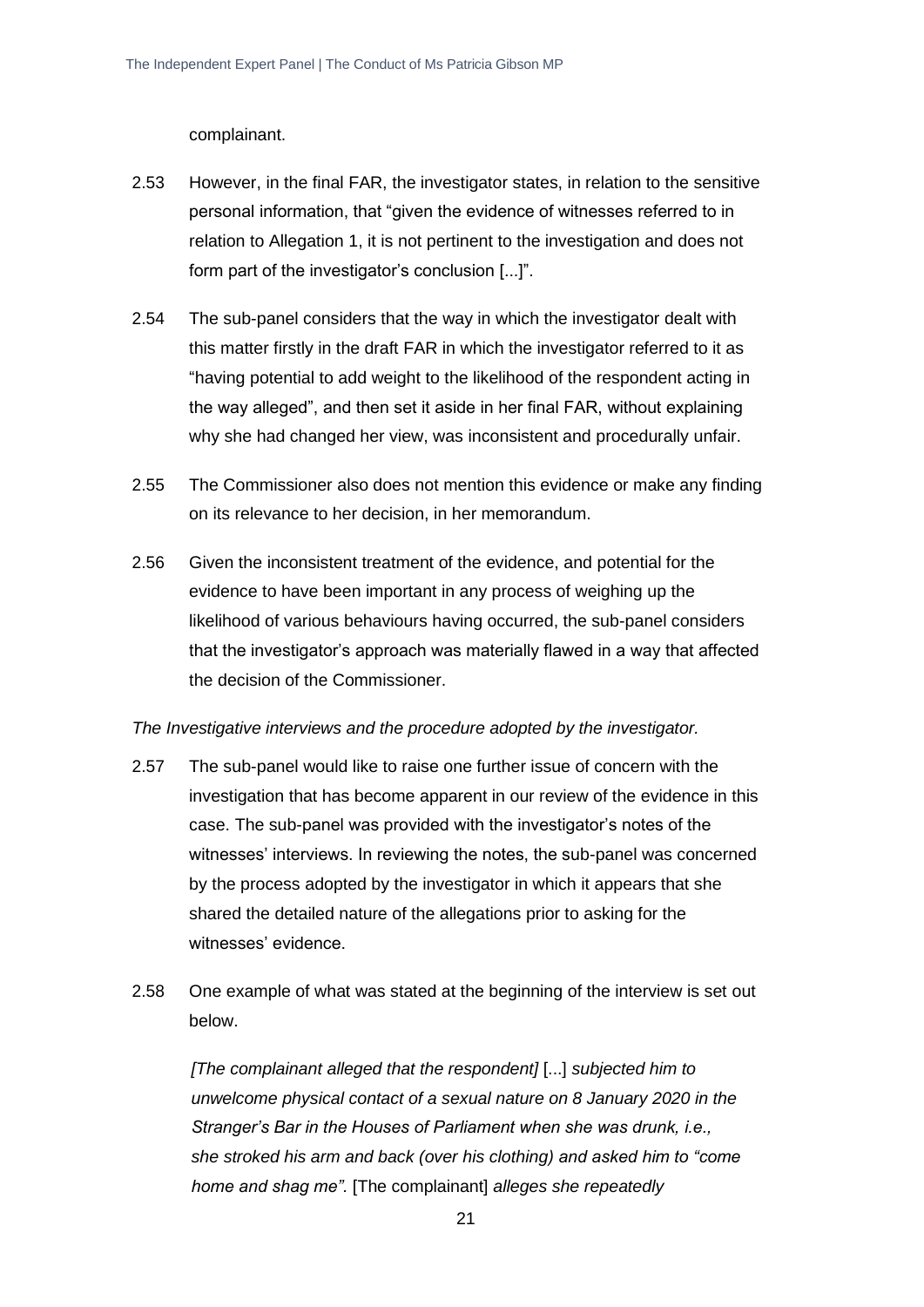*propositioned him in this way in the Stranger's Bar that night and later she tried to pull him into a taxi with her at the end of the night at Carriage Gates, again asking him to go home with her.* [The investigator asked the witness] *if he was present on the night in question and if so, to describe what he saw and heard* [...]

2.59 This approach is repeated in other interviews. The sub-panel consider that giving the details of the complaint to the witnesses, before asking them about their own account of what they could independently recall, may cast doubt on the independence of their recollections and the extent to which their account could have been influenced by what they had heard described by the investigator. While we note our concern about this aspect of the investigation, it has not been determinative in this case.

#### **Breaches of Confidentiality**

- 2.60 The respondent, in her appeal, stated "The PCS reprimands C for his breaches of confidentiality and engagement with the media, but concludes that an outcome should be provided because of the media interest caused by C. This is unreasonable."
- 2.61 The issue of breaches of confidentiality was dealt with by the Commissioner at paragraphs 19-25 of her memorandum. Paragraphs 23 states:

*I considered this breach of confidentiality carefully. The complainant has not abided by the rules that are in place to protect him [...], and the wider parliamentary community including potential future complainants. I was concerned about the harm these breaches caused to* [the respondent] *and the damage they will have caused to the integrity of the Scheme. However, on this occasion, I decided it was in the interests of natural justice and, given the publicity this case has attracted, fair to both parties to resume my decision making and bring this matter to a conclusion. In doing so, I considered whether the complainant's breaches of confidentiality affected the credibility of his complaint; it is my view that they do not. I was also confident that the information shared by the complainant did not prejudice my fair consideration of his complaint* [...]

2.62 The Commissioner noted that she was "grateful to [the respondent] for maintaining confidentiality of the process despite these breaches by the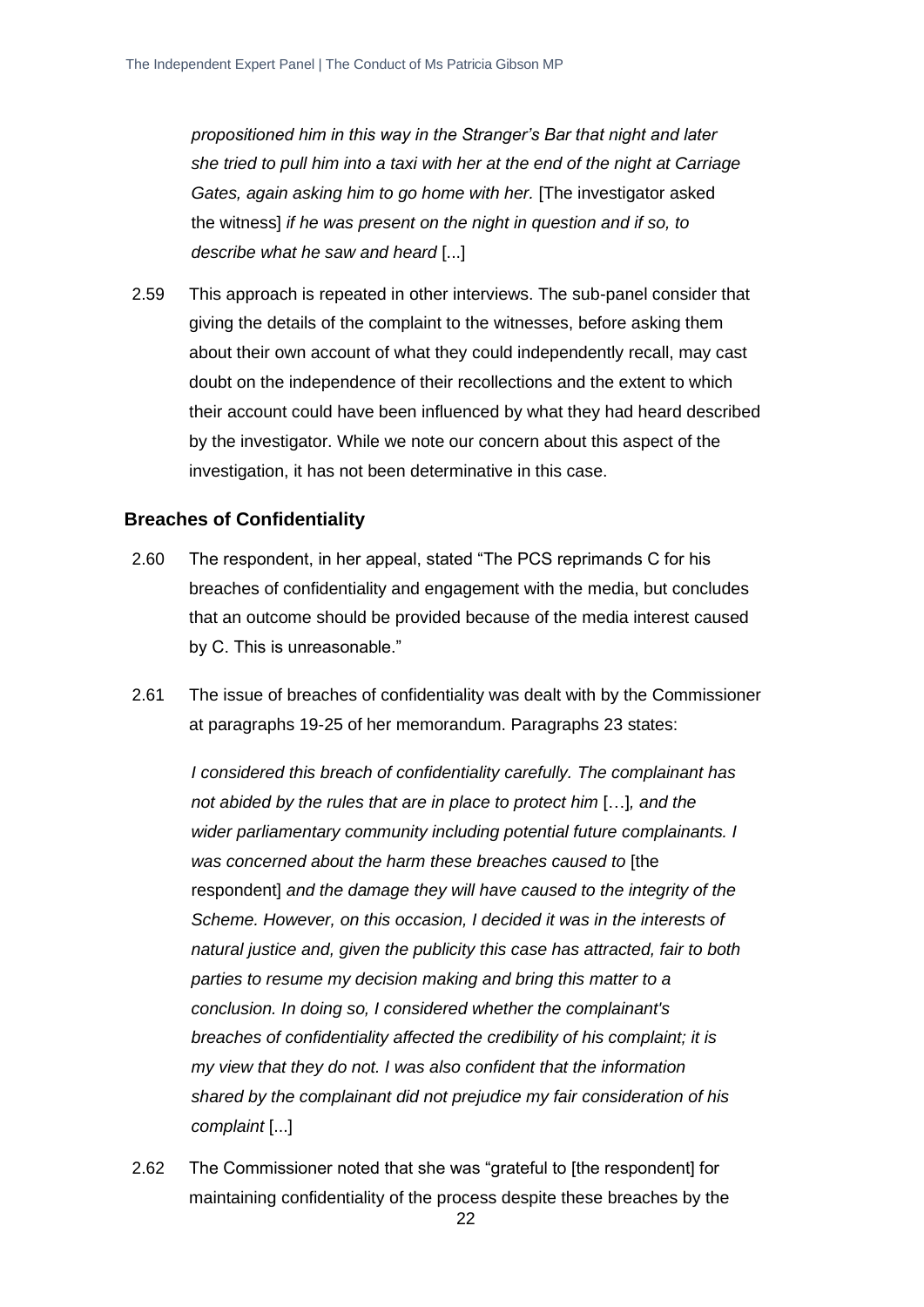complainant".

- 2.63 The sub-panel noted that from the outset this case has been tainted by persistent breaches of confidentiality by the complainant. The publicity in this case was considerable and persistent. The sub-panel noted the Commissioner's assessment that the complainant's actions in breaching confidentiality were a "deliberate attempt to publicly discredit" the respondent. The sub-panel also noted that significant harm and impact caused by the breaches of confidentiality including the respondent being subjected to significant online abuse and harassment, including sexual threats, as well as derogatory graffiti at her place of work which necessitated an increase in personal security.
- 2.64 Nonetheless, the sub-panel agrees with the Commissioner that it was important for the process to be completed as a serious allegation had been made, and given the exceptional levels of publicity, it was right that this matter should be determined.
- 2.65 The sub-panel take the issue of confidentiality very seriously. The confidentiality of the ICGS process plays a vital role in enabling complainants to come forward, safe in the knowledge that their complaint will be investigated without attendant publicity and that they will be protected with anonymity. A breach of confidentiality also erodes the trust of all the Parliamentary staff and MPs who are subject to the Behaviour Code and the Independent Complaints and Grievance scheme. The sub-panel consider that knowingly breaching confidentiality may hamper the ability of the investigator, the Commissioner, and the Independent Expert Panel to deal with cases. Breaches of confidentiality, therefore, risk the integrity of the ICGS scheme and its decision-making processes, with the potential to affect their outcome. Accordingly, the sub-panel consider that when such breaches occur that fact may be reflected in any sanction.
- 2.66 However, given the decision of the sub-panel on the appeal, the issue of sanction is not one that the sub-panel is required to determine.

#### **Conclusion**

2.67 In all the circumstances the sub-panel has decided that the respondent's appeal is upheld on the following ground: